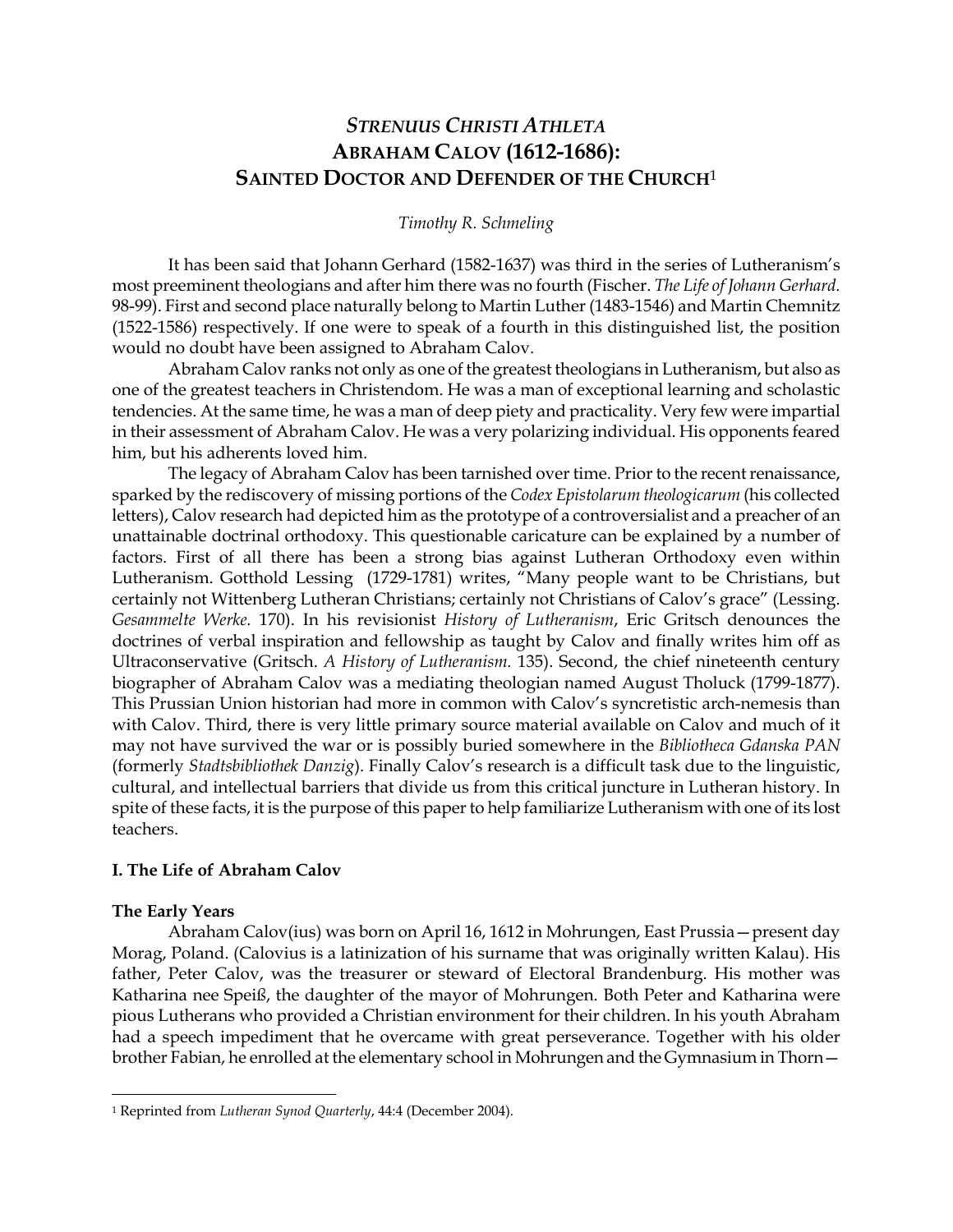modern day Torun, Poland—and Königsberg—present day Kaliningrad, Russia. Before long, war and plague forced him to leave and continue his education in Mohrungen under his father (Preus. *The Theology of Post-Reformation Lutheranism*. 1:59; Hereafter TPRL). He felt particularly indebted to the Rector of the School in Mohrungen, Daniel Ulrich from Chemnitz; Rector Graser in Thorn; and the Rector Petrus Mauritius in Königsberg for his early education.

### **Master of the Arts**

On February 10, 1626, at the age of fourteen, he matriculated at the University of Königsberg (*Theologische Realenzyklopedia.* 7:563; hereafter TRE). Supported by a stipend, he would attend this university for six years. There he busied himself with philosophy, philology, mathematics, botany, and theology. His interest in mathematics is not surprising when one takes into consideration the fact that Copernicus along with a number of other great mathematicians came from Prussia. Abraham became very interested in oriental languages and grew very proficient in them. At the age of only seventeen he was permitted to deliver his first sermon. Two of his more notable professors during this period were Johannes Behm (1578-1648) and Cölestin Myslenta (1588-1653) who were both known for their orthodoxy. Myslenta, who is remembered for his polemics against the Reformed, helped stimulate Calov's interest in oriental languages and philology.

In 1632, at the age of twenty, Abraham received his Master of Arts. He then joined the philosophical faculty at the University of Königsberg and continued his studies in theology. At this time he devoted himself to the study of Johann Gerhard's *Loci Theologici* and organized a number of disputations on this pivotal work. A controversy regarding the nature of the real presence came to his attention. Johann Bergius (1587-1658), the court preacher of the Elector of Brandenburg, Georg William (1595-1640), had anonymously begun writing against the Lutheran view of the sacrament in 1624. Around the time Abraham Calov joined the faculty, Bergius publicly renewed the debate concerning the sacrament with Professor Johann Himmel of the University of Jena. This provoked Abraham Calov to author his first theological work titled *Daß die Worte Christi noch feststehen* defending the Lutheran doctrine of the real presence. It was so well received that it was quickly translated into Latin and published under the title *Stereoma testamenti Christi*. This treatise gained Calov friends among the nobility who disliked their Calvinist Elector Georg William. These same nobles ultimately provided him with funding so that he could complete his doctoral studies at the University of Rostock.

#### **Doctor of Theology**

In 1634 he began his studies at the University of Rostock and earned his doctorate in 1637. While attending the university, he had stayed for three years at the house of Johann Quistorp, Sr. (1584-1648). The two became very close friends and allies throughout their lives. While teaching at the University of Königsberg, Abraham began to produce and publish some of his philosophical *corpus*. The majority of these materials were written and published in Rostock. Eventually these philosophical works were collected and published in two volumes know as the *Scripta philosophica* (Rostock 1650-1). These writings dealt primarily with methodology, metaphysics, and epistemology (Wundt. *Die deutsche Schulmetaphysik des 17. Jahrhunderts.* 133-136, 257-260; hereafter *Schulmetaphysik*). Some of his insights from these works would assure him a place in the annals of philosophy.

#### **Professor of Theology at Königsberg**

One of Abraham Calov's most earnest desires was to study at the University of Jena under the arch-theologian Johann Gerhard or even at the University of Wittenberg (Tholuck. *Der Geist der lutherischen Theologen.* 186; hereafter *Geist.*). This was not possible because of the Thirty Years' War.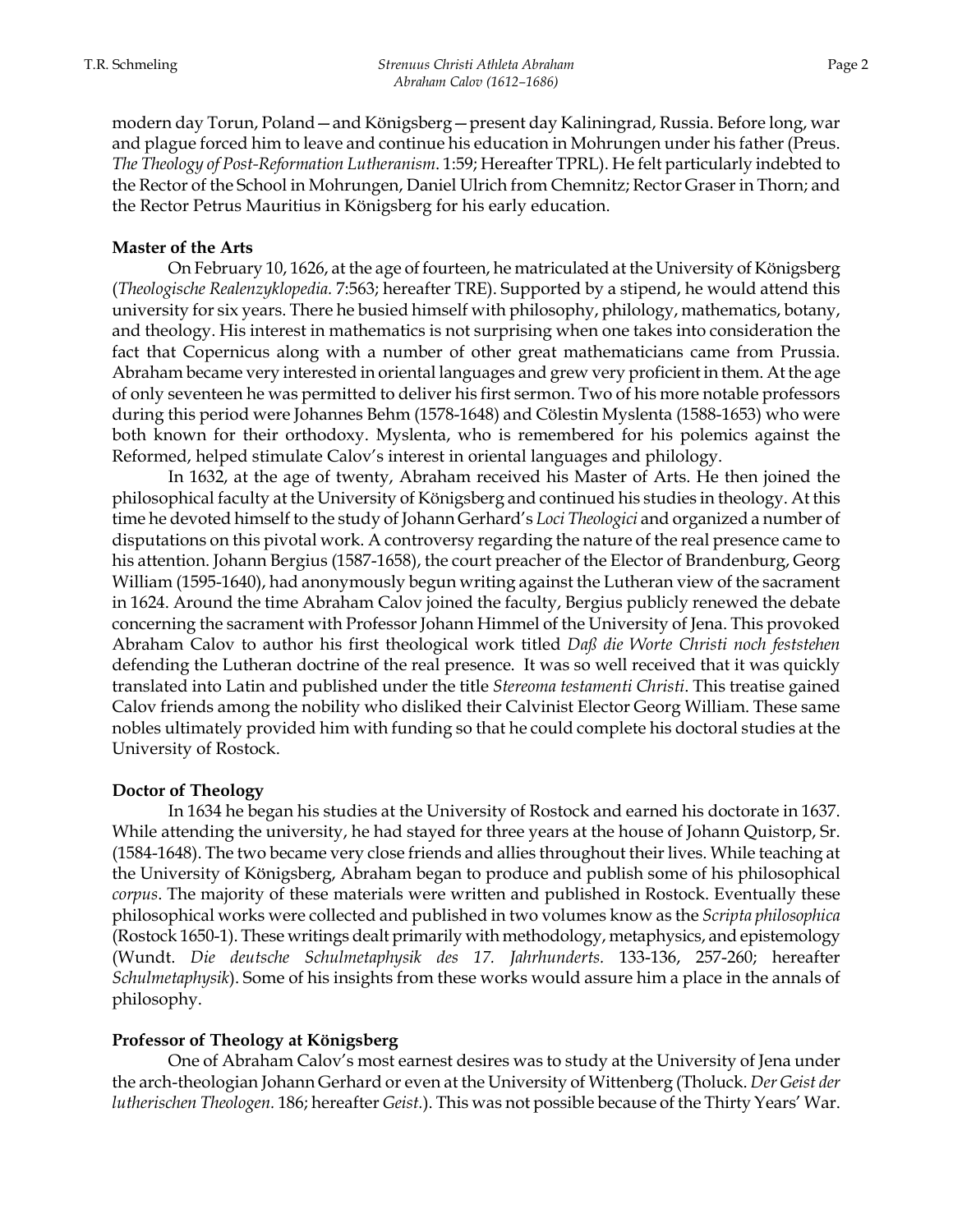Therefore, he supplemented his study at Greifswald and Copenhagen before joining the theological faculty at Königsberg in 1637. There he taught dogmatics and polemics. After two years he was promoted. In 1638 the University of Rostock extended him a call, but he declined it.

His influence as a professor should not be underestimated. Students from Scandinavia, Northern Germany, the Siebenbürgen (Transylvania), Kurland, and Latvia attended his lectures. The rise in enrollment was due in part to the Thirty Years' War and in part to his growing prestige. Eventually the Elector of Brandenburg, a Calvinist, began to prohibit young men of Brandenburg from attending the University of Königsberg because of its strong Lutheran stance. In 1641, Abraham Calov became Königsberg's superintendent of schools and churches. He was appointed visitor of the Samland that same year.

#### **Pastorate in Danzig and Rector of the Gymnasium**

Abraham Calov received a call in 1643 to become the pastor at the *Trinitatiskirche* (Holy Trinity Church) and rector of the Gymnasium or *Academicum* in Danzig—modern day Gdansk, Poland. Since this Hanseatic city was bound to no confession, the task at hand would prove to be quite difficult. The Syncretists, Calvinists, Roman Catholics, and Socinians had overrun Danzig. The Gymnasium had a strong Reformed influence due to Bartholomaeus Keckermann (1571-1609), a very learned German Reformed theologian and philosopher. This was also the same Keckermann who supposedly taught double truth (reason can conflict with theology) and that the Holy Trinity can be discovered by reason alone. Abraham even had to share the *Trinitatiskirche* (the building, not divine services) with a Calvinist. It was a challenge, but one that he was ready to assume.

#### **The Colloquy of Thorn**

While serving as pastor in Danzig, he was invited to the *Colloquium charitativum,* i.e., Colloquy of Thorn (August 28 - November 21, 1645) as representative of Danzig and as member of the Lutheran delegation. Wittenberg Professor of Theology Johann Hülsemann (1602-1661) was the leader of the Lutheran delegation. This same Hülsemann later became superintendent and professor in Leipzig. He would remain a close associate of Abraham Calov throughout his life. The Colloquy in Thorn was called by King Wladislaus IV of Poland with the hope that a union between Catholics, Lutherans, and Reformed could be reached. Prussia and Brandenburg were also invited to take part in the colloquy. The elector sent his court preacher, Johann Bergius, whom Calov refuted in his *Stereoma testamenti Christi*. In addition the elector asked the Duke of Braunschweig to send the infamous Helmstedt theologian, Georg Calixtus (1586-1656), to the colloquy.

The meeting was doomed from the beginning when Calixtus, a supposed Lutheran representative, took the side of the Reformed. This infuriated Calov and Hülsemann. Instead of improving relations, the colloquy only intensified the divisions between the churches. The one positive outcome of this incident was that the unit concept of fellowship taught in Scripture was confirmed by the practice of Calov and Hülsemann. They refused to pray with the other parties at the colloquy. This action demonstrates that the unit concept of fellowship is by no means a modern innovation (cf. *Der Lutheraner*. 1908 p. 111; Gaylin Schmeling. "The Theology of Church Fellowship". *Lutheran Synod Quarterly*, Vol. XXXIII, No. 2, p. 44).

#### **Georg Calixtus and Syncretism**

 One needs to become more acquainted with Georg Calixtus to gain a better picture of Abraham Calov. Calixtus was a professor at the University of Helmstedt and the leader of the Syncretistic movement in Lutheranism (cf. Henke. *Georg Calixt und seine Zeit.* Vol. I-II). He sought to unite all Christians into one church by playing down or disregarding doctrinal divisions. The chief impetus of Syncretism, besides unionism, was the Thirty Years' War (1618-1648). This war, waged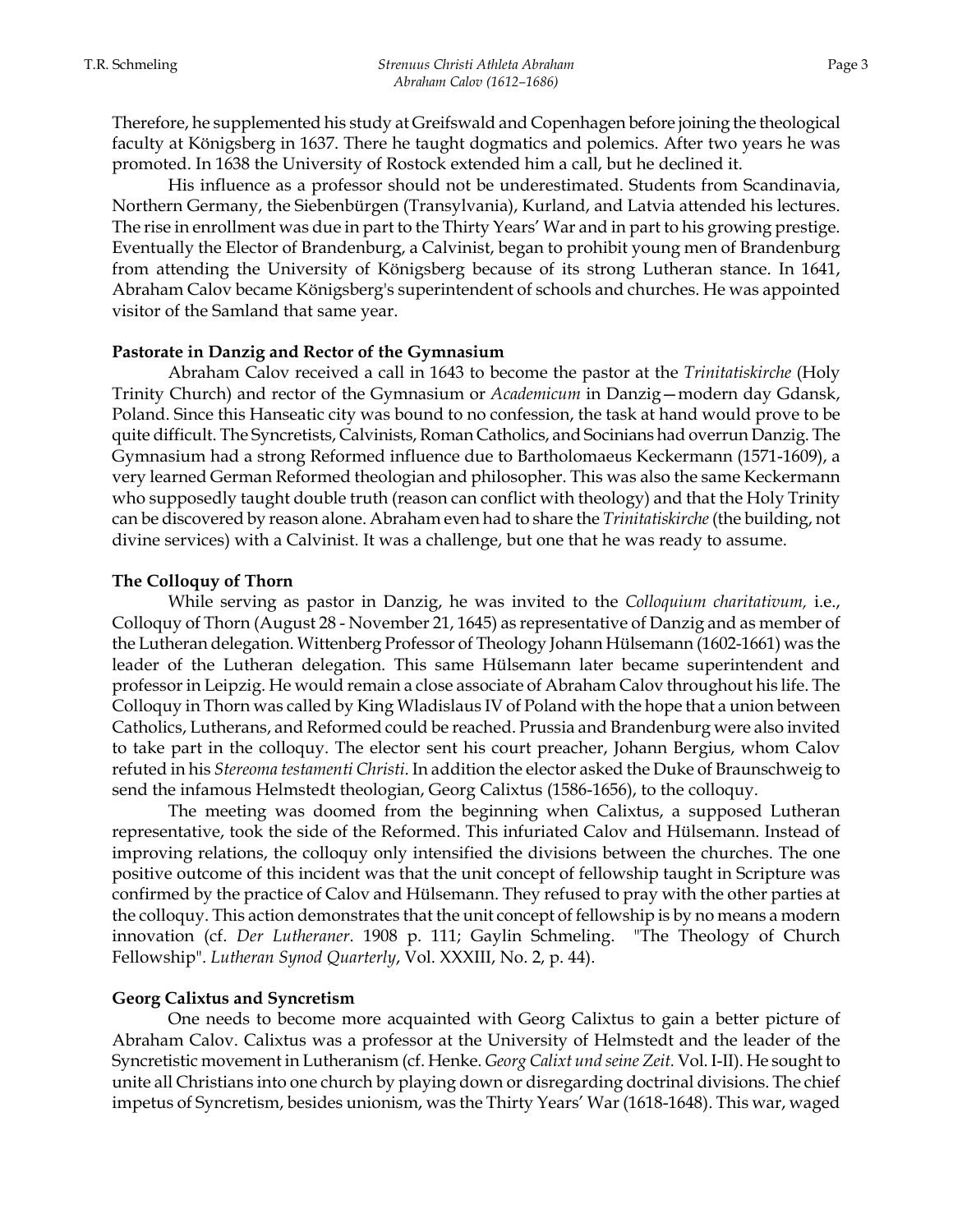primarily because of religious divisions, so devastated Europe that many longed for the peace that a reunited church hopefully would restore. The end of the horrors of war, tolerance, and religious reunion were leitmotifs of Syncretism. In order to facilitate this agenda Georg Calixtus developed the concept of the *Consensus quinquesaecularis*. This was supposed to be the doctrinal consensus of Christendom based on the writings of the first five centuries. In other words only teachings evident in the first five centuries were to be doctrinally binding. This movement came to be known as Syncretism and was the original ecumenical movement.

Abraham Calov had no disdain for the theologians of the first five ecumenical councils. He cherished the writings of the early church fathers and was an accomplished patristic scholar himself. Calov opposed Syncretism because he knew it would sacrifice doctrinal agreement for the sake of a false harmony. Rather than pursuing a fabricated union, Calov taught that union could only occur where there was true doctrinal agreement. For this reason Calov was bound by Holy Scripture (Romans 16:17) to reject the unionism expressed at the Colloquy of Thorn and in the works of Georg Calixtus. As the modern church has been nearly consumed by the errors of unionism, so it was necessary for Abraham Calov to dedicate a great deal of time and energy to this critical issue in his day. It should not be a surprise that Syncretism would come to dominate much of his polemics. Nevertheless Hermann Sasse observes an important distinction that Calov makes in his *Historia Syncretistica* (1682). On the basis of the condemnation found in the preface to the *Book of Concord* (*Bekenntnisschriften der Evangelisch Lutherischen Kirche.* 11), Calov proves St. Paul condemned only false apostles, but not their misguided congregations (Sasse. *Here We Stand.* 177). In other words, anathemas are made against only heretics who consciously teach contrary to Scripture—not their misguided followers.

To better understand Syncretism one needs to understand the pivotal role of the University of Helmstedt in Lutheran history. Many years earlier Martin Chemnitz had admonished Duke Julius of Braunschweig for having three of his sons ordained as Catholic priests in order to acquire the bishopric of Halberstadt for Braunschweig. This caused the Duke to relinquish his support of the *Formula of Concord* (Koelpin. *No Other Gospel*. 52). The result of this was that the church of Braunschweig, which included the University of Helmstedt, never subscribed to the *Formula of Concord*. In fact when the Gnesio-Lutheran, Tilemann Heßhusius (1527-1588), needed a place to flee, Duke Julius had him called to the University of Helmstedt. In gratitude for this appointment, Heßhusius gave the duke some legitimacy by condemning the doctrine of ubiquity as taught by the *Formula of Concord*. Ironically Martin Chemnitz and David Chytraeus (1531-1600) were still permitted to appoint much of the faculty of the University of Helmstedt, particularly the philosophical faculty. Since the *Formula of Concord* was not binding upon the theologians of Braunschweig, Calixtus was able to accomplish much of his syncretistic agenda. His lack of regard for the *Formula of Concord* is evident in the following citation written against Jakob Weller (1602- 1664), a professor at Wittenberg:

> I was born and raised till my 16th year in a territory where the *Formula of Concord* was never accepted or loved... I willingly confess that from childhood on it was repugnant to me, and probably no one could have persuaded me to accept and approve it (cited in Koelpin *No Other Gospel*. 53).

Syncretism was not strictly a German movement. Hugo Grotius, the Dutch Covenant theologian whom Calov refuted in his *Biblia illustrata*, also tried to reunite the Arminians and Calvinists into one church. Grotius did not have as wide a vision as Calixtus. He was not willing to dialogue with the Roman Catholics. Georg Calixtus, on the other hand, worked with all European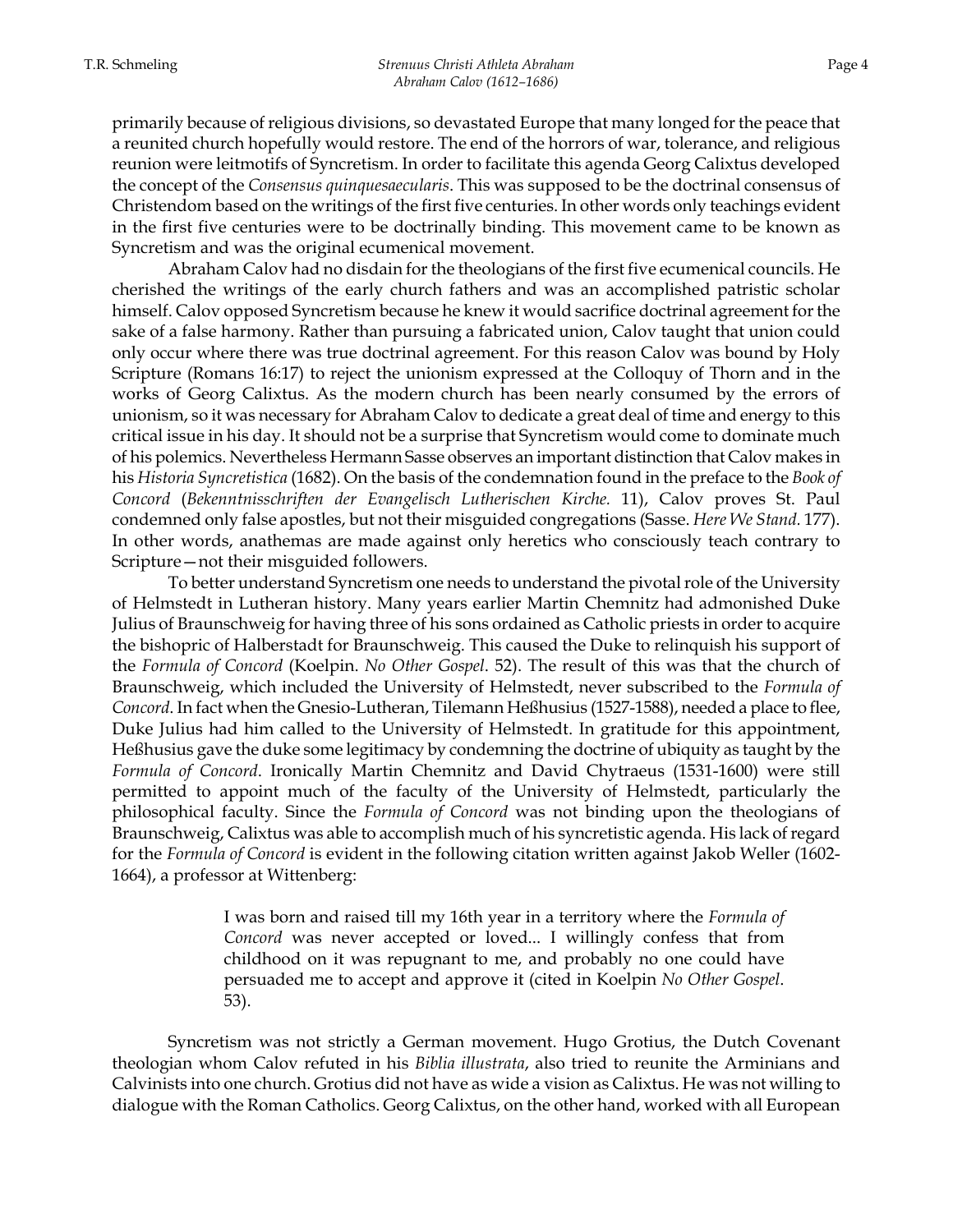# **The First Phase of the Syncretistic Controversy (1645-1656)**

The Syncretistic Controversy officially began at the Colloquy of Thorn and can be divided into three phases: The first phase occurred from 1645-1656. The second phase occurred from 1661- 1669. The third phase occurred from 1675-1686. In addition to Georg Calixtus, Michael Behm (1612- 1650), Christian Dreier (1610-1688), Johann Lautermann (1620-1682), and Friedrich Ulrich Calixtus (the son of Georg Calixtus) became advocates of Syncretism.

Immediately after the Colloquy of Thorn, Calov began to address this great calamity in the church. His industry is shown by his *Institutiones theologicae cum examine novae theologiae Calixtinae*  (1649) that appeared the year after the Colloquy of Thorn. Calov would continue to write a number of tomes against Syncretism, but these were produced in Wittenberg. All the while Calov wrote, Calixtus never responded to him. He chose to dual with Jakob Weller, a more prestigious adversary from the University of Wittenberg. Friedrich Ulrich Calixtus, the son of Georg Calixtus, would raise his pen against Calov. This phase of the Syncretism lasted until the death of Georg Calixtus in 1656. It was followed by a short-lived truce.

Syncretism was strongly supported by Fredrich William the Great Elector of Brandenburg (1620-1688). He sought a united Protestant religious front against Roman Catholicism. He also had an ulterior motive. After the conversion of Johann Sigismund (1572-1619) to Calvinism a year after the birth of Abraham Calov, the Electors of Brandenburg had longed to spread the Reformed confession throughout their lands. But their subjects remained stubbornly Lutheran. In spite of the failure of the Thorn Colloquy, the Great Elector doubled his efforts to extend the Reformed confession in Prussia. In order to facilitate this agenda, he obtained the allegiance of the University of Helmstedt and called Johann Lauterman, a zealous student of Calixtus, to the Königsberg faculty. Calov was infuriated. His beloved home was being overrun by Calvinism. He felt it was his lifelong duty to protect Lutheran Prussia.

Abraham Calov did not spend all of his time brooding over the Syncretists. He dedicated himself to the service of his flock in Danzig and teaching at the Gymnasium. The pastoral works he authored in this period are an indication of his labor. One of the gems of his Danzig pastorate was the *Danziger Katechismus* printed under his direction in 1648. This catechism was a splendid manual of instruction and work of Christian piety. The following axiom printed on the catechism bears evidence of his concern for Christian education of all ages: *Was Prediger in der Kirche sind, das sollen Eltern und Hausväter bei ihren Hausgenossen und ihren Hauskirchen sein,* i.e., "As preachers are in the church so should parents and fathers be for the members of their household and their house churches."

# **Professor and Superintendent in Wittenberg:**

In 1650 Elector Johann Georg I of Saxony, prompted by his court preacher Jakob Weller, called Abraham Calov to the University of Wittenberg as theological professor. Following the death of Paul Röber (1587-1651), he was named second theological professor. Not long after this a call was extended to him to serve as pastor of the *Stadtkirche* (City Church or St. Mary's Church). His reputation increased, he became a member of the consistorial court, and was appointed general superintendent by the elector in 1652. With the death of Johannes Scharf (1595-1660), he assumed Scharf's position as *professor primarius*. Due to the attraction of Calov's lectures, the university grew extensively. While the University of Jena decreased in prestige under Johann Musäus, the University of Wittenberg increased in prestige under Abraham Calov. Up to 500 students at one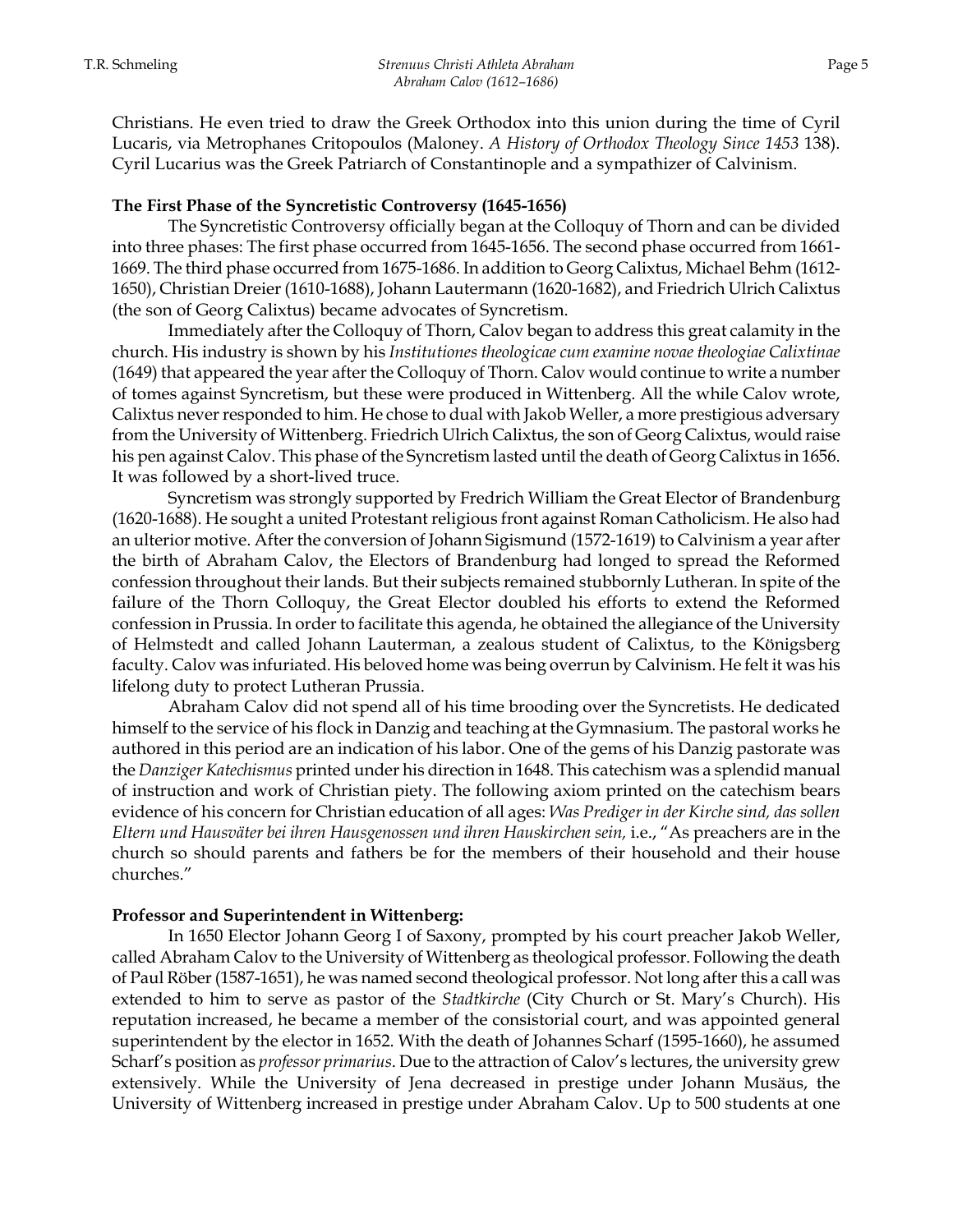time attended his lectures. He was so highly respected that it was said that he taught from Luther's chair (*cathedra Lutheri)*. But the increase in students dropped off when the Reformed Great Elector of Brandenburg, Friedrich William, barred his subjects from attending Calov's lectures on philosophy or theology. *Principia Caloviana* were too hostile to the Reformed.

Abraham busied himself with many different activities in Wittenberg. He held public and private lectures. Several times a week he led disputations. Every week he held catechism classes. He produced many edifying funeral sermons, led the consistorial business, presided over senate meetings and deans meetings, and almost weekly prepared faculty and private *Gutachten* (Uhlhorn. *Geschichte der deutsch- lutherischen Kirche.* 214). What's more he was a faithful servant to Johann Georg II (1613-1680), the successor of Johann Georg I (1585-1656), who diligently read Calov's *Biblischer Kalender* (Meusel. *Kirchliches Handlexicon*. 1:638).

In 1655 the one-hundredth anniversary of the Peace of Augsburg was celebrated in Saxony. For this occasion he ascended the pulpit of the *Pfarrkirche* on September 25th and preached on Psalm 125. The theme was: *Wie wir dieses Fest als ein Dank- und Bet-Fest, Gott zu lobe und uns zu Troste halten sollen,* i.e., "How we should regard this festival as a thanksgiving and prayer festival to praise God and to comfort us." It was printed in Wittenberg (1656) by Johann Borckardten (Meusel. *Kirchliches Handlexicon*. 1:638).

#### **The Second Phase of the Syncretistic Controversy (1661-1669)**

 During his Wittenberg days, Calov had continued his critique of the Syncretists. The following tomes testify to his efforts: *Syncretismus Calxtinus* (1653) and *Harmonia Calixtinohaeretica* (1655). In 1656 Georg Calixtus, the archenemy of Abraham Calov, died. Syncretism did not expire with him. Theological facilities of Helmstedt and Wittenberg declared a peace that lasted for a couple of years. But the Conference of Kassel brought about the second phase of the Syncretistic Controversy (1661-1669). The Conference of Kassel occurred on July 1-9, 1661. The conference was called by William IV of Hessen, the brother-in-law of the Great Elector Friedrich William of Brandenburg. It was a meeting between the Reformed faculty of the University of Marburg and the Lutheran faculty of the University of Rinteln. Sebastian Curtius and Johannes Reinius were the spokesman for the Reformed. Johannes Heinichen and Peter Musäus (1620-1674), the brother of Johann Musäus, represented the Lutherans (cf. Hermelink. *Die Universität Marburg von 1527-1645.*). Interesting enough Peter Musäus would join the faculty of Helmstedt two years later and was suspected of Syncretism. The topics under discussion were Baptism, the Lord's Supper, the person of Christ, and election. Both parties felt the meeting was productive. The Wittenberg Faculty sharply criticized this conference in a work titled *Epicrisis Theol. Fac. Witeberg. De colloquio Casselano Rintelino-Marpurgensium* (1662).

From September 8, 1662, to June 29, 1663, the Great Elector, Friedrich William of Brandenburg, called the Berlin Discussions of Religion in which Paul Gerhardt (1607-1676) of the *Nikolaikirche* took part. At the same time he banned his people from studying philosophy and theology at the University of Wittenberg because of its strict orthodoxy. Calov's response was a collection of various *Gutachten* or theological opinions from the orthodox faculty of Wittenberg dating as far back as Luther's time. These *Gutachten,* bound as the *Consilia theologica Witebergensia*, showed that the Wittenberg position was the biblical and historical viewpoint of Lutheranism. The *Consensus repetitus fidei verae Lutheranae* or Saxon Consensus was first published in this collection. In 1669 Friedrich William declared a refrain from religious polemics. Many Lutheran pastors disobeyed this truce and were dismissed from office. Paul Gerhardt (1607-1676), the famous hymn writer, was one of those dismissed. It is somewhat ironic that both Gerhardt and Calov shared the same Lutheran conviction and piety, but are remembered quite differently in history. The elector's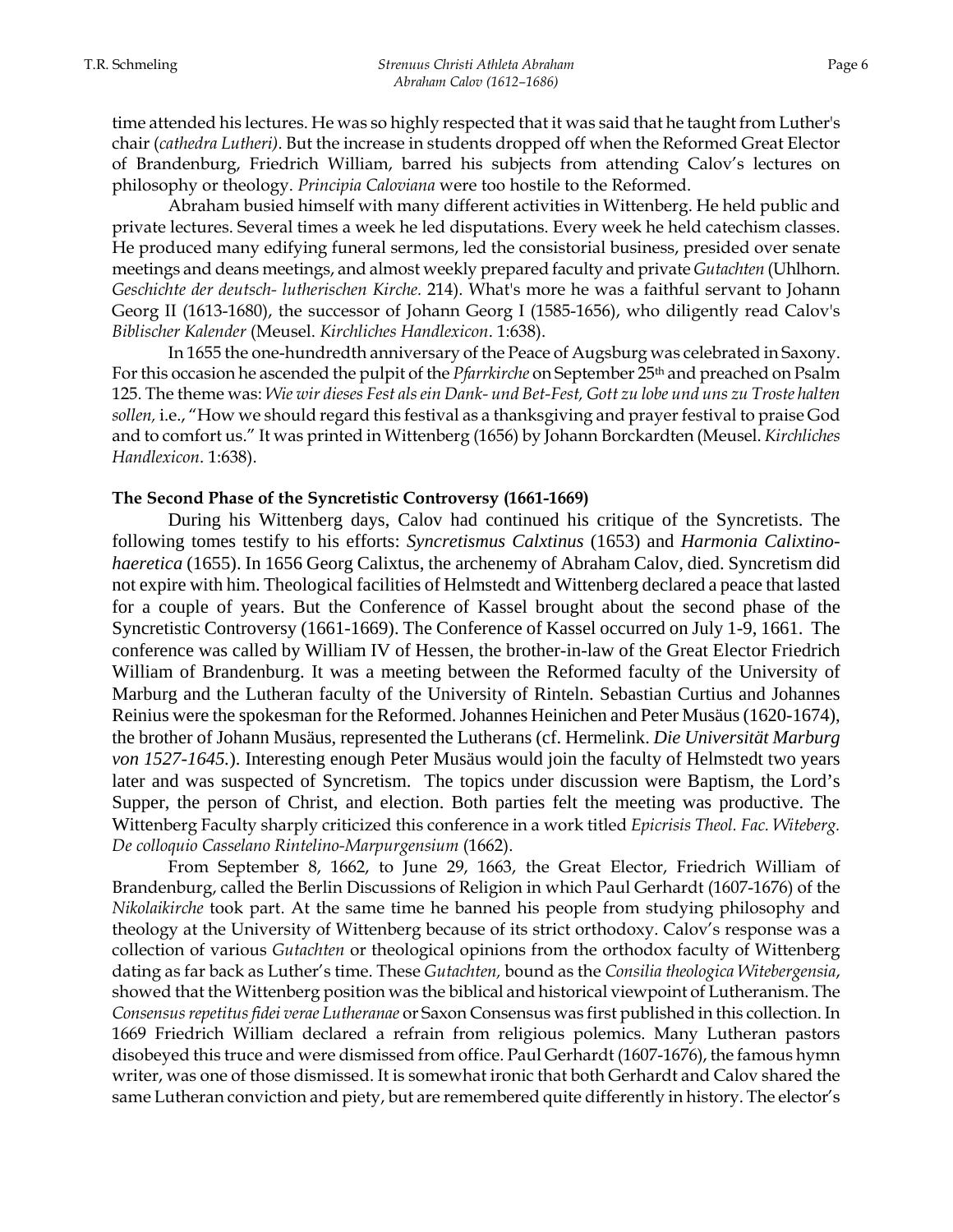peace lasted until the death of Duke Ernst the Pius when Abraham Calov initiated the third phase of the Syncretistic Controversy (1675-1686). This final phase lasted until his death in 1686.

#### **The** *Consensus repetitus fidei verae Lutheranae*

*Consensus repetitus fidei verae Lutheranae in illis doctrinae capitibus, quae… scriptis publicis hodieque impugnant D. Georgius Calixtus... ejusdemque complices,* i.e., the *Saxon Consensus* (1655; first printed in 1664 in the *Consilia theologica Witebergensia*, a Latin-German edition was printed in 1666) was an abortive attempt to add to the *Formula of Concord* (cf. Henke, Ernst. *Inest theologorum Saxonicorum consensus repetitus fidei vere lutheranae*). It was originally published anonymously and was intended to be a confession against the errors of Georg Calixtus. In spite of support from Wittenberg and Leipzig, Helmstedt as well as Jena rejected it.

 German Lutheranism was divided into at least three major camps at this point in time. The orthodox camp included the University of Wittenberg and the University of Leipzig. It was led by Abraham Calov and Johann Hülsemann. The moderates occupied the University of Jena, which had previously been the citadel of orthodoxy under Johann Gerhard. They were led by Johann Musäus (1613-1681), the future father-in-law of Johann William Baier ([1647-1695] cf. Heussi. *Geschichte der theologischen Fakultät zu Jena*). The Syncretist-Lutherans were found at the University of Helmstedt and the University of Altdorf, both of which were not bound to the Formula of Concord (Baur, Jörg. *Die Vernunft zwischen Ontologie und Evangelium eine Untersuchung zur Theologie Johann Andreas Quenstedt.* 18). Georg Calixtus led this faction.

Helmstedt rejected the consensus because it was targeted against Georg Calixtus. The primary reason the moderates at Jena opposed the *Saxon Consensus* was to preserve the peace and keep German Lutheranism from splintering. The second reason was that they felt nothing should be added to the *Formula of Concord*. While certain Lutheran provinces had provincial confessions that were binding only in that particular province, there seemed to be an aversion to adding to the *Book of Concord*. Whether this aversion was merely to making an addendum to the *Formula of Concord* or to authoring a new universal Lutheran Confession is unclear. Still many provinces attached provincial confessions to their editions of the *Book of Concord*. Two examples of this would be the *Confessio Virtembergica* (1551) of Johannes Brenz (1499-1570) attached to Tübingen editions of the *Book of Concord* and *Christliche Visitationsartikel* (1592) of Aegidius Hunnius (1550-1603) attached in the *Triglotta* published by the Saxons of the Missouri Synod. Even though Helmstedt and Jena opposed the *Saxon Consensus*, the theological faculties of Leipzig and Wittenberg subscribed to it (Schaff. *The Creeds of Christendom*. 1:352).

The content of the *Consensus* was interesting. It very sharply refuted the theology of Calixtus. In particular it rejected his teaching that knowledge of and belief in the teachings of the Apostolic Symbol are all that is necessary for a Christian. The *Saxon Consensus* condemned those who claimed the doctrine of the Trinity is not taught in the Old Testament. It further maintained that the Old Testament faithful had to believe in the Trinity to be saved. The *Consensus repetitus fidei verae Lutheranae* rejected the teaching that God was the indirect cause of the fall. It upheld the doctrine of verbal inspiration. It confirmed the biblical teachings of original sin, the image of God, the person of Christ, the church, the sacraments, repentance, government, and the last judgment. It corrected the abuses of the Roman Mass and the Roman cult of saints. Finally the *Saxon Consensus* condemned sixteen errors of Calixtus on the doctrine of justification and good works. A major objective of the *Saxon Consensus* was to make clear that a *quia* subscription to the Lutheran Confessions required acceptance of the doctrine of verbal inspiration (Pelikan. *The Christian Tradition: Reformation of the Church and Dogma* [1300-1700] 4:347).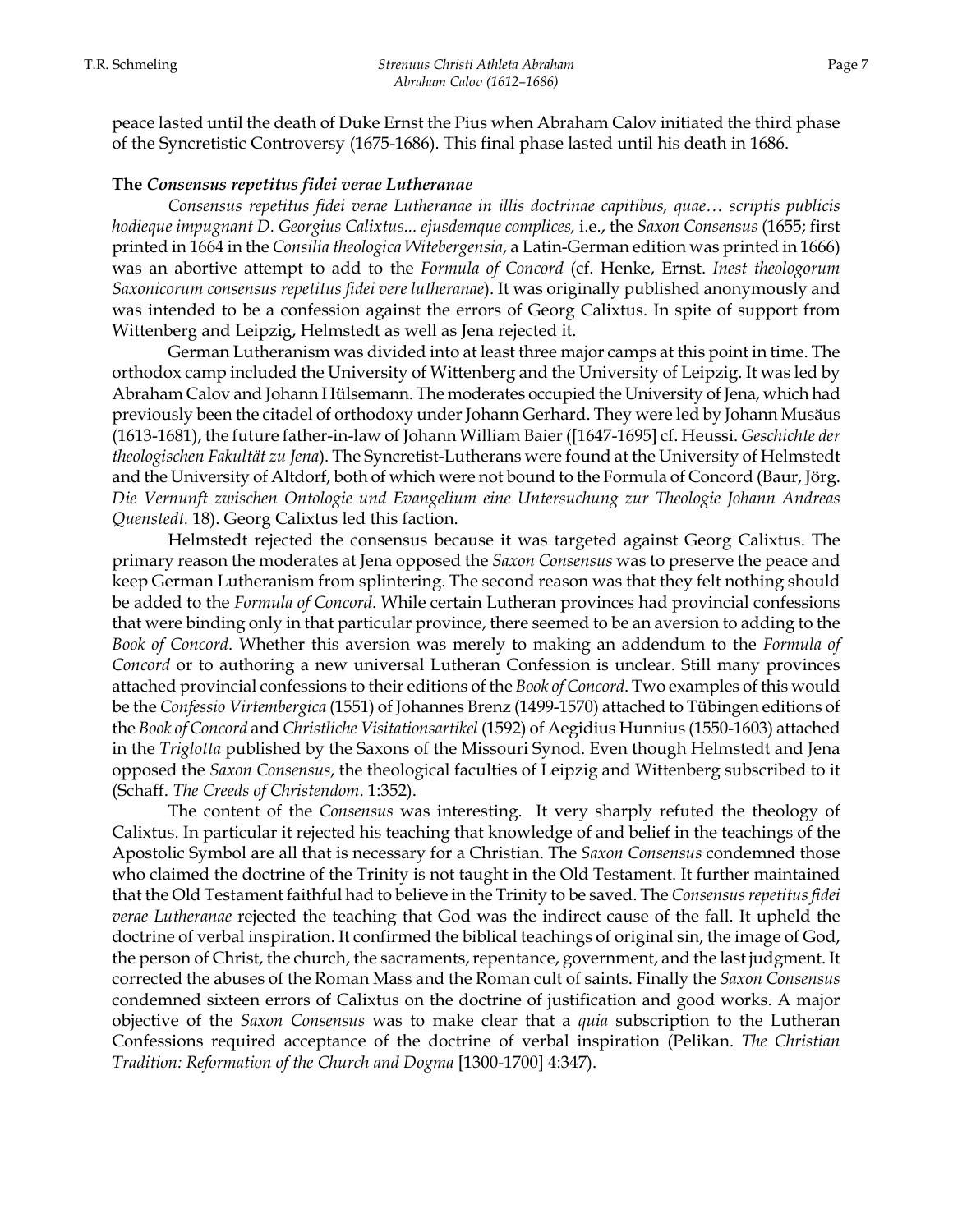### **The Third Phase of the Syncretistic Controversy (1675-1686)**

The third phase of the Syncretistic Controversy was partially provoked by the capture of Ägidius Strauch, a Danzig preacher and faithful student of Calov, off the coast of Pommern as he was sailing towards Hamburg. Great Elector had orchestrated this crass expression of Ceasaropapism and held Strauch captive for three years. Johannes Musäus, professor at the University of Jena, and Johannes Meisner (1615-1684), a professor at the University of Wittenberg, were also responsible for this third phase of Syncretism. Following the rejection of the *Consensus repetitus fidei verae Lutheranae,* Johannes Musäus and Calov saw eye to eye on very little. Musäus had now claimed that God's work of redemption could be perceived in the creation and not exclusively by divine revelation in Sacred Scripture (Gritsch, Eric. *A History of Lutheranism.* 119). Along with this error in natural theology, Musäus had been accused of Syncretism. Even though Musäus had publicly disavowed any sympathy for Syncretism, Calov continued to consider him suspect.

Meisner, on the other hand, was Calov's colleague. He had been on the faculty of Wittenberg a year longer than Calov. Perhaps jealously was part of the problem. Calov's career had advanced faster than that of Meisner. Moreover, he was not particularly fond of Calov's personality. In any case, Meisner became sympathetic to Calixtus' cause. Subsequently Meisner made an improper use of the distinction between fundamental and non-fundamental doctrine that created a rift in the faculty. While Johann Quenstedt (1617-1688) and Johann Deutschmann (1625- 1706) continued to remain loyal to Calov, Calov and Meisner were no longer on speaking terms after 1675. Regrettably this conflict became very personal.

Abraham Calov continued his protest against Syncretism under pseudonyms and by republishing the works of the Gnesio-Luthererans such as the *De Amnestia* of Johann Wigand (1523- 1587). With great difficult he was even able to get his *Historia syncretistica* (1682) published in Frankfurt am Main. The elector soon confiscated it. Thus a second edition (1685) was printed in Ratzeburg. The final phase of Syncretism concluded with the death of Calov in 1686.

# **Additional Polemics**

 The Syncretists were not the only ones to taste his polemics. Calov produced polemical materials in reaction to the Roman Catholics, Reformed, Socinians, Jean de Labadie, Jakob Böhme, etc. From 1655-58 Abraham wrote his chief work against the Reformed titled: *Discussio controversiarum hodierno tempore inter ecclesias orthodoxas et reformatos coetus agitatarum*. Following this, he wrote a critique of the Remonstrance in his *Consideratio Arminianismi*. Concerning the Papists, he wrote *Mataeologia papistica.* One of the goals of this work was to prove that Elector Johann the Constant had not passed away professing Roman doctrine. Even the Socinians felt Calov's polemical prowess with *Scripta antisociniana* (1684), a book filling two folio volumes. Still no other group received as much attention as Calixtus and the Syncretists. The purpose of all of his polemics was not to pick fights, but to protect the faithful and show the recipients of his critique the error of their ways so that they would be restored to the flock of God. His writings against the Syncretists and Socinians confirmed the fact that Abraham Calov was also the great champion of the doctrine of the Holy Trinity in Lutheran Orthodoxy. This is why he was dubbed the Lutheran Athanasius.

# **Major Works**

From 1655 to 1682 Abraham produced a proliferation of material on various subjects. Due to the sheer magnitude of his writings, some 500 titles in all, only his major works will be given attention. His chief systematic work, the *Systema Locorum theologicorum*, was written in two phases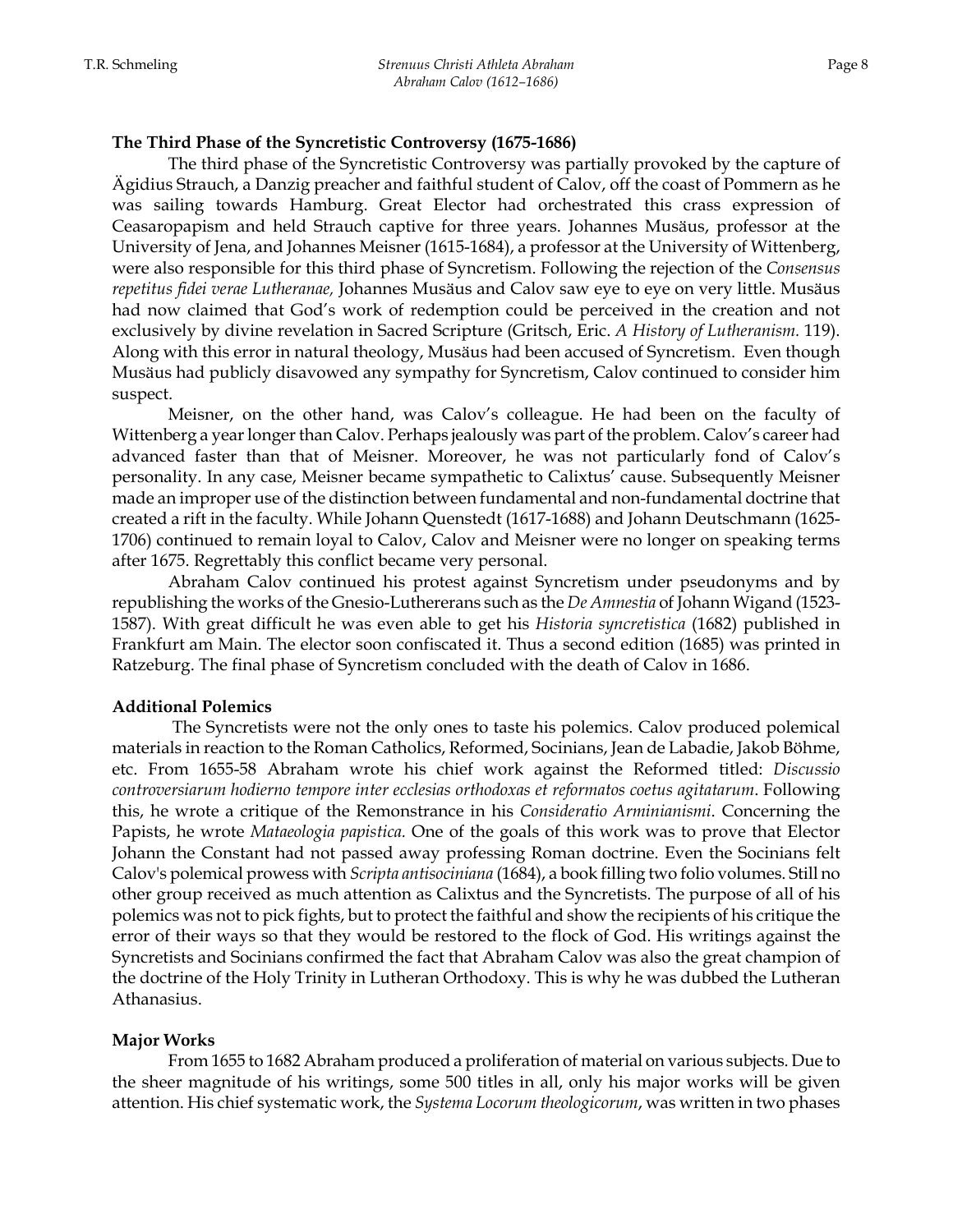(Tomes. I-IV, 1655-1661; V-XII, 1677) and was published in 12 volumes. The purpose of the *Systema Locorum theologicorum* was to place the Bible into systematic form. The first tomes I-IV were prepared very thoroughly; however, the latter part, V-XII appears to be rushed (Preus. *TPRL*. 61). This systematics was really the only one to rival Gerhard's *Loci Theologici* in all of Lutheranism. The *Theologia Didactico-Polemica sive Systema Theologiae* of Johann Quenstedt (1617-1688), the librarian of Wittenberg, was far more exhaustive. Nevertheless it did not reach the depth of Calov's *Systema Locorum theologicorum* (at least with respect to the first four tomes). Quenstedt's work appears to have been more popular, for many copies of it still exist. Copies of Calov's *Systema Locorum theologicorum* are extremely rare. He also authored two dogmatic *compendia*: *Theologia Positiva* (1682) which was printed by Calov and *Apodixis articulorum fidei* (1684) which was printed by his students. Both of these works were highly regarded.

His chief exegetical work and certainly his *magnum opus* was the *Biblia Illustrata*, a commentary on the entire Bible including the Apocrypha (1672-76). This work was printed in Frankfurt am Main in four large folio volumes to counter Hugo Grotius' *Biblia annotata*. It is a virtual gold mine of theology and attests to Calov's exegetical abilities. The *Biblia Illustrata* was so popular that it retained its prestige well into the nineteenth century, when most scholarly commentaries still made frequent reference to this classic work. The prominence of the doctrine of inerrancy saturates each page. Apart from the *Biblia Illustrata*, he compiled commentaries on Genesis, Romans, and Hebrews. It is worth noting that he had a particularly high regard for the book of Hebrews. His chief isagogics book, *Criticus sacer biblicus*, was written in 1673 and still proves to be fruitful reading.

#### **Calov as Shepherd**

The name Calov customarily conjures up images of an exegete or systematician. However, devotional literature was never far from his heart. His pastoral heart is evident in his own works and in his high regard for other Lutheran devotional material. Even more than his hymnals, catechisms, and *Biblischer Kalender*, his *Die deutsche Bibel* or Calov Bible (1682) merits recognition as a superb contribution to the devotional genera. This Bible along with the *Systema* and *Biblia Illustrata* are Calov's greatest legacy. *Die deutsche Bibel* should not be confused with the *Biblia Illustrata. Die deutsche Bibel* or Calov Bible is Luther's translation of the Holy Scriptures with a running commentary selected from the writings of Martin Luther. Where Luther offered no comment, Calov provides a gloss of his own (Leaver. *J.S. Bach and Scripture*. 23). It was anything but dry and academic. It breathes a warm devotional spirit (Leaver *J.S. Bach and Scripture*. 23). This Bible was highly treasured by the laity. Johann Sebastian Bach considered it one of his prized possessions. In fact J.S. Bach's own copy of the Calov Bible is well worn, including extensive notes and underlining by Bach himself. Bach's copy of the Calov Bible now rests at Concordia Seminary, St. Louis, Missouri.

Abraham Calov recognized his few works would by no means satisfy the spiritual needs of the people. For this reason he directed them to Johann Arndt's *Wahres Christentum* (*The Encyclopedia of the Lutheran Church*. 1:353; hereafter *ELC*). He also had a high respect for the early work of Philipp Jakob Spener (1635-1705) particularly his *Pia Desideria*, which he publicly recommended. The following letter to Spener dated October 11, 1674 express his own pious desires:

> *Eure desideria, für deren Mitteilung ich bestens danke, sind auch die meinigen. Und da Eure Kirche von den Übungen der Frömmigkeit eine solche Frucht hat, wie der Ruf berichtet, so nehme ich keinen Anstand, solche examina pietatis auch andern zu empfehlen; wie ich denn noch kürzlich mit Anführung des Beispiels und Erfolgs Eurer Kirche im öffentlichen Gottesdienst die Patrone der Kirche zu ihrer*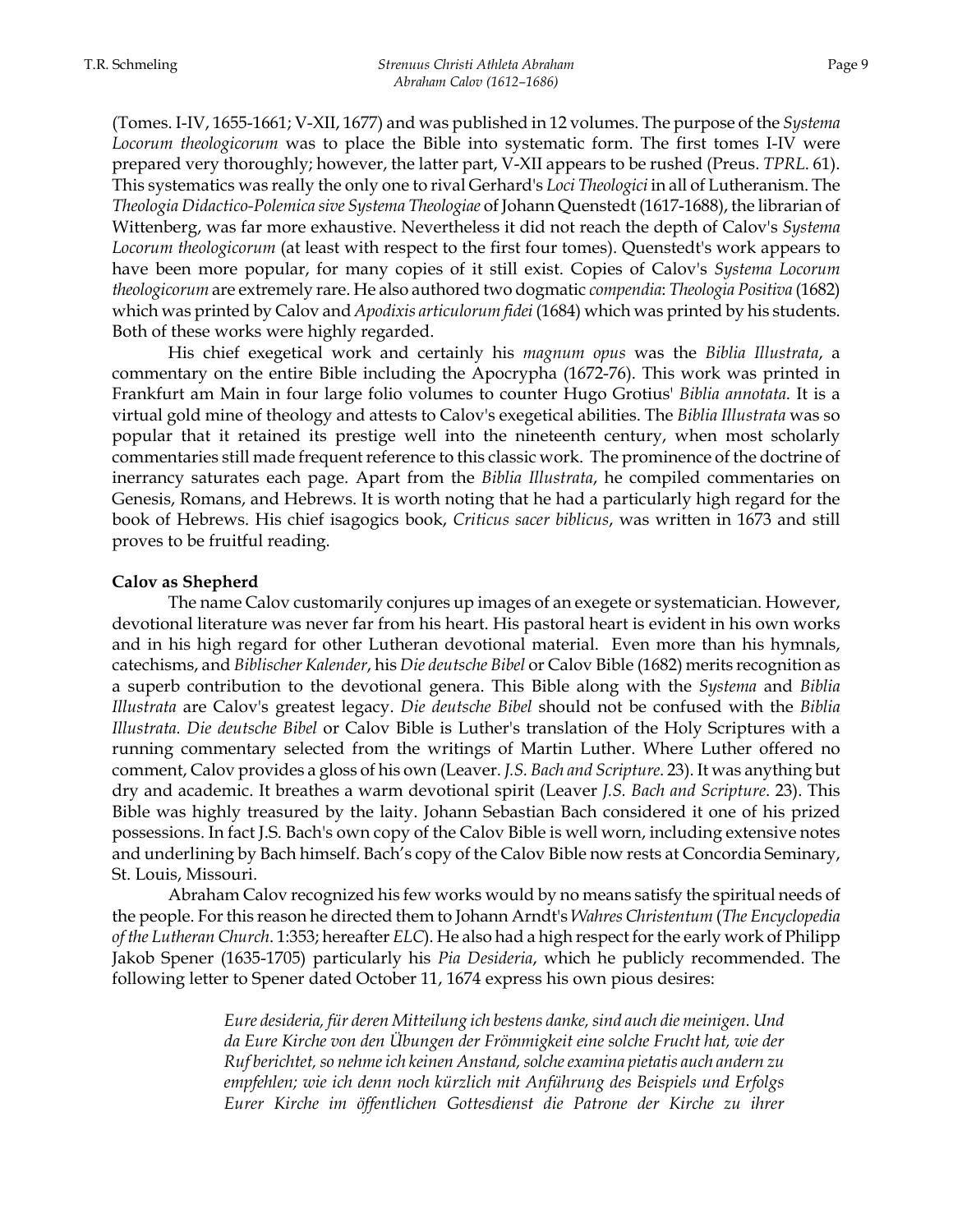*Nachahmung ermahnt habe, mit dem Wunsch, daß sie mit Nutzen fortgesetzt und die hier und da per accidens (zufälliger-, nicht notwendigerweise) sich anschließenden Mißbräuche abgestellt werden.* (Your desires, for whose distribution I am most grateful, are also my desires. Since your church has [gleaned] such fruit from the exercises of piety as your communication reports, I do not hesitate to recommend such *examina pietatis* to others*.* I have rather recently advised the patrons of the church with quotations of the example and success of your church to imitate them in public worship with the desire that they will continue with their use and do away with the following misuses [that occur] here and there *per accidens* (accidentally, not necessarily). (Krauß. *Lebensbilder aus der Geschichte der christlichen Kirche*. 600)

Why would Calov have such high regard for Philipp Spener, the father of Pietism? Many of Spener's concerns had always been the concerns of Lutheranism (e.g., Luther, Gerhard, Dannhauer, etc.). Spener longed to be a true servant to his flock, something Calov highly respected. Likewise Spener's early work was not as radical as his later writings. In the long run Spener appears to have lost control of his movement and to have begun to tolerate or accept the errors of his followers. Had Calov seen the result of pietism particularly under August Hermann Franke (1663-1727), he surely would have been more critical of the movement.

#### **Personality, Family, and Death**

 Abraham Calov was a very healthy and an industrious individual. He possessed all the qualities of the churchmen of his time: an encyclopedic memory, an indeflatable industry, linguistic skills, effective administration, and an inflexible zeal for pure doctrine (Gritsch, Eric. *A History of Lutheranism.* 120). He was loved by his adherents who considered him to be a new Athanasius. He was hated by his enemies who regarded him to be a new Torquemada. Calov's uncompromising character did overstep the rules of legitimate polemics at times. Yet he never placed his doctrine in opposition to his piety. Setting his positive attributes and foibles aside, one must concede that Calov's quest for pure doctrine and piety was firmly grounded in Holy Scripture and the prize that awaited him in heaven. He was indeed the *strenuus Christi athleta,* i.e., vigorous athlete of Christ, which he dubbed himself.

 Calov was a very family oriented individual. He survived five wives and all thirteen of his children. At the age of seventy-two he took his sixth wife, Dorothea Quenstedt, the daughter of his younger colleague Johann Quenstedt. In addition to Quenstedt, Hülsemann and Heiland (the sonin-law of Polykarp Leyser) were some of his more famous fathers-in-law (Tholuck. *Geist.* 192-3). When his third wife, the daughter of Hülsemann, neared death he was comforted by the fact that she lived to receive the Eucharist on her deathbed (Tholuck. *Geist.* 192-193). When she received the *viaticum,* Calov rejoiced and sang loudly Philipp Nicolai's (1556-1608) chorale, *Wie schön leuchtet der Morgenstern*, particularly the last verse (Tholuck. *Geist.* 193).

> Wie bin ich doch so herzlich froh, Daß mein Schatz ist das A und O Der Anfang und das Ende: Er wird mich noch zu seinem Preis Aufnehmen in das Paradeis Des klopf ich in die Hände: Amen, Amen, Komm du schöne Freudenkrone,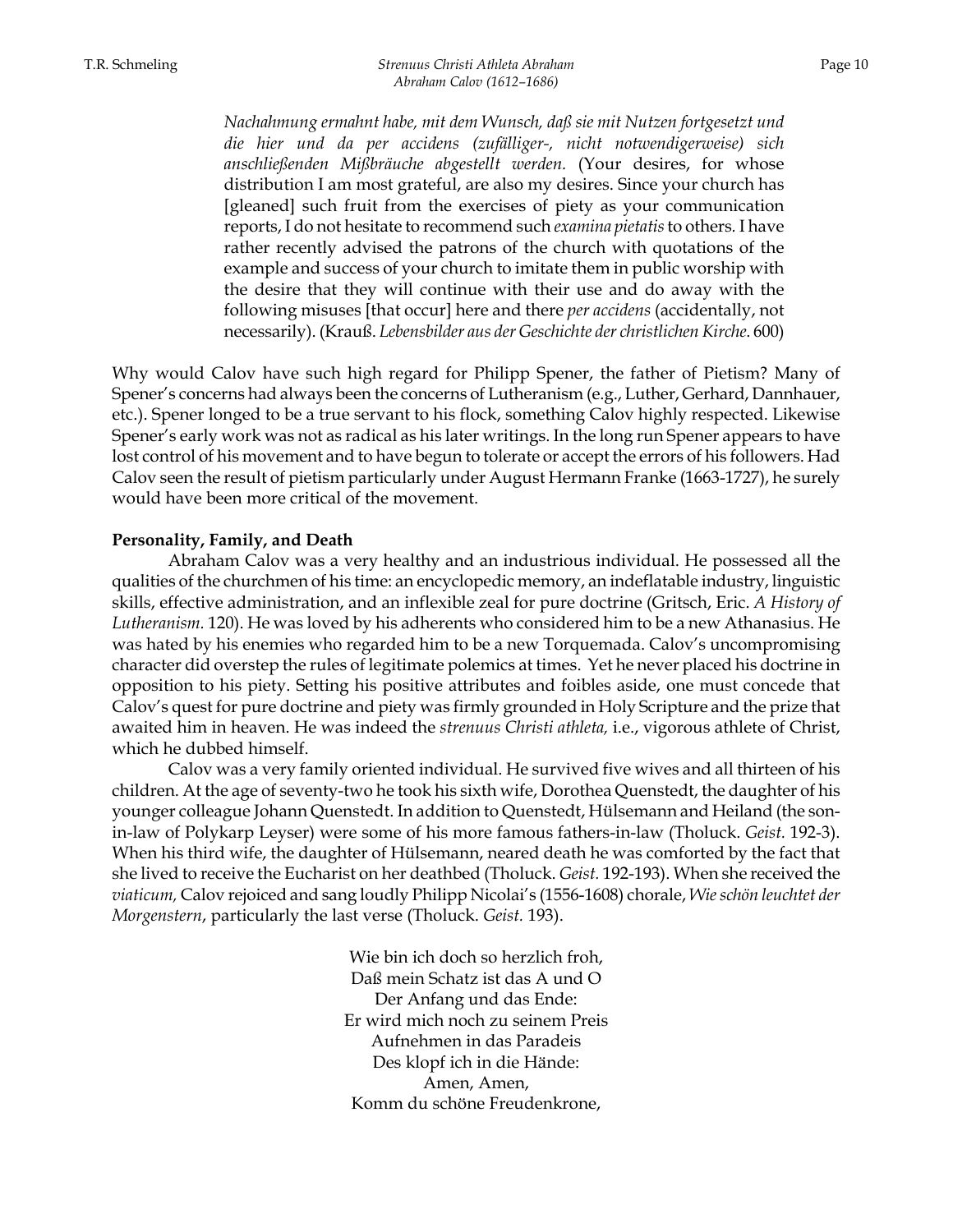Bleib nicht langen, Deiner wart'ich will mit Verlangen

Oh, joy to know that Thou, my Friend Art Lord, Beginning without end, The First and Last, Eternal! And Thou at length – O glorious grace! Wilt take me to that holy place, The home of joys supernal. Amen. Amen! Come and meet me! Quickly greet me! With deep yearning, Lord, I look for Thy returning.

Not all of his children died young. Three of his daughters married, and his two sons, both named Abraham, died as young adults. The preface of his *Dreißig Leichenpredigten*, dedicated to his colleague Johann Deutschmann (1625-1706) and jurist Wilhelm Leyser, conveys his grief at this time of his life (Meusel. *Kirchliches Handlexicon*. 1:638). Moreover his final wife bore him no children. This was especially difficult for him because his children had been his major source of comfort (Meusel. *Kirchliches Handlexicon*. 1:638).

 On February 25, 1686, Abraham Calov was taken from this vale of tears to his eternal home. He died in complete control of all of his faculties. He was seventy-four. The funeral sermon was preached by Johann Fredrich Mayer (1615-1712). In this sermon he tried to soften the polemical caricature of Calov. In place of it, Mayer presents Calov as a theologian completely devoted to Holy Scripture. He particular praised his intensive biblical studies. Abraham Calov was succeeded at the University of Wittenberg by Balthasar Bebel from Straßburg. There has been some debate regarding the date of Calov's death. February 21, 25, and 27 are all listed as possibilities. The confusion lies in the various dates recorded for Calov's death in the funeral sermon given by Johann Fredrich Mayer (1615-1712). February 25 is generally accepted.

#### **II. The Theology and Philosophy of Abraham Calov**

#### **Catholicity**

Dr. Abraham Calov was dedicated to the concept of catholicity. This means that Lutheranism is not some innovation of the sixteenth century. Rather Lutheran theology is the continuum of the one holy catholic and apostolic church confessed by the ecumenical creeds in opposition to Rome that has departed from the true path. Catholicity has always played a prominent role in Lutheranism. It is quite strong in the theology of Luther, Chemnitz, Gerhard, and Calov, etc. (cf. Hägglund. *History of Theology*. 303). Calov did not adhere to an uncritical catholicity, but a catholicity grounded in Sacred Scripture. This is clear from Martin Chemnitz' alteration of Vincent of Lerin's definition of catholicity, "Which has been received consistently from Scripture, always, everywhere, and by all believers" (cf. Chemnitz. *Examination of the Council of Trent.* 3:466; Elert. *Structure of Lutheranism.* 288).

In order to express this catholicity Abraham Calov frequently cited the early and even medieval church fathers to prove that Lutheranism was not practicing innovative exegesis. Rather it upheld the pure biblical theology of the church in every age. By doing this Calov made it clear that the fathers agreed far more with Lutheran doctrine than Roman or Reformed doctrine. Thus the fathers rightfully belonged to Lutheranism.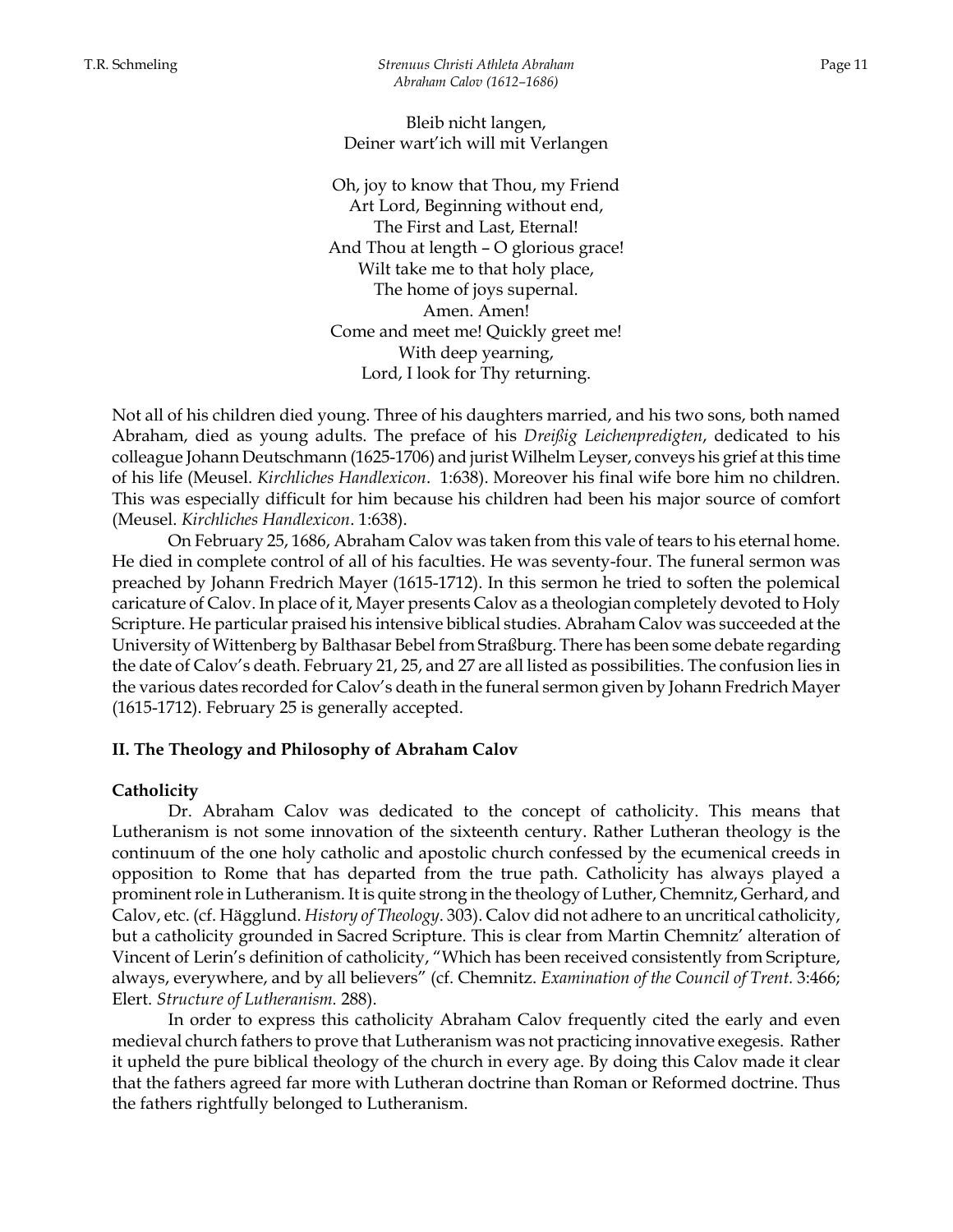The catholicity of Abraham Calov's theology has often been overlooked. The main reason for this omission is attributed to Georg Calixtus. In ecumenical circles Calixtus is praised as the father of the modern ecumenical movement and the true advocate of catholicity. Calov is characterized as an intolerant bully and founder of a sectarian form of Lutheranism known as Confessional Lutheranism. In truth the romantic notions of Calixtus are far from authentic catholicity. The church has always been evangelical and charitable, but it never sought catholicity through tolerance of error in doctrine or practice. The following example will illustrate the difference between these two men: Calixtus, as the present day ecumenical movement, saw the Holy Eucharist as a mean to achieving some quasi unity rather than as the expression of unity achieved by obedience to Christ. Calov revealed his catholicity by adhering to the practice of the church partaking of the Eucharist only with those who are in full agreement with the teachings of Christ (cf. Elert. *Eucharist and Church Fellowship in the First Four Centuries*). In the theology of Calov the Eucharist is the expression of the unity or catholicity achieved by obedience to Christ, not an attempt to achieve tolerance by circumventing Christ.

#### **Martin Luther**

 Throughout his life Abraham Calov considered himself a faithful disciple of Dr. Martin Luther. He ardently read his beloved teacher daily and meditated upon his writings. *Die Deutsche Bibel* is a clear witness to this fact. *Die Deutsche Bibel* was running commentary on each verse of Holy Scripture drawn from the writings of Martin Luther. Only where there were no remarks of Luther to be found would Calov submit his own gloss. Calov took no credit for this work. In fact he was very pleased to see that it was regarded as one of Luther's works and not his own.

Furthermore *Die Deutsche Bibel* should be recognized as one of the many attempts to systematize Martin Luther. Martin Luther was an existentialistic and practical theologian. He was certainly not an existentialist in the sense of Søren Kierkegaard or Martin Heidegger. Rather his theology was a living, vivid, and vibrant thing. It was concerned with soteriology, the issues at hand, and had little time for speculative questions. While the *opera* of Luther were for the most part unsystematic, they were not confused and flawed. On the contrary, the systemization of Luther was meant to organize, summarize, and help one navigate his massive *corpus*. This systemization helped distinguish the mature Luther from the early Luther and limited the abuse of Luther's writings by non-Lutherans. Some of the most noteworthy systemizations of Luther are: *Loci Communes Lutheri* by Johannes Corvinus, *Thesaurus explicationem omnium articulorum* by Timotheus Kirchner, *Loci Communes Lutheri* by Theodosius Frabricius, and *Pastorale Lutheri* of Conrad Porta (Cf. Kolb. *Martin Luther as Prophet, Teacher, and Hero).* One edition of Luther's works even provided an index of his work based upon the *Loci Theologici* of Johann Gehard.

#### **Lutheran Confessions**

Some scholars have assumed that there was a rapid decline in the use of the Lutheran Confessions in Lutheran Orthodoxy after the time of Leonhard Hutter (1563-1616) and then an incline during the life of Abraham Calov and Johann Dannhauer (1603-1666). A strong argument for this position is the general lack of citations from the Lutheran Confessions in the *Loci Theologici* of Johann Gerhard. This perceived decline is not entirely accurate. First of all, Lutheran universities always required a knowledge and subscription to the Lutheran Confessions. Second, the Lutheran Confessions were typically cited in inter-Lutheran controversies and as a prerequisite for non-Lutherans seeking fellowship. Since internal Lutheran conflict at the time of Gerhard was less than that at the time of Calov, mass citations from the Confessions were not as necessary. Third, the great dogmatic works of Lutheranism were meant to prove the Scriptural teaching and catholicity of Lutheranism particularly to those outside of Lutheranism. In contrast to the *compendia* that were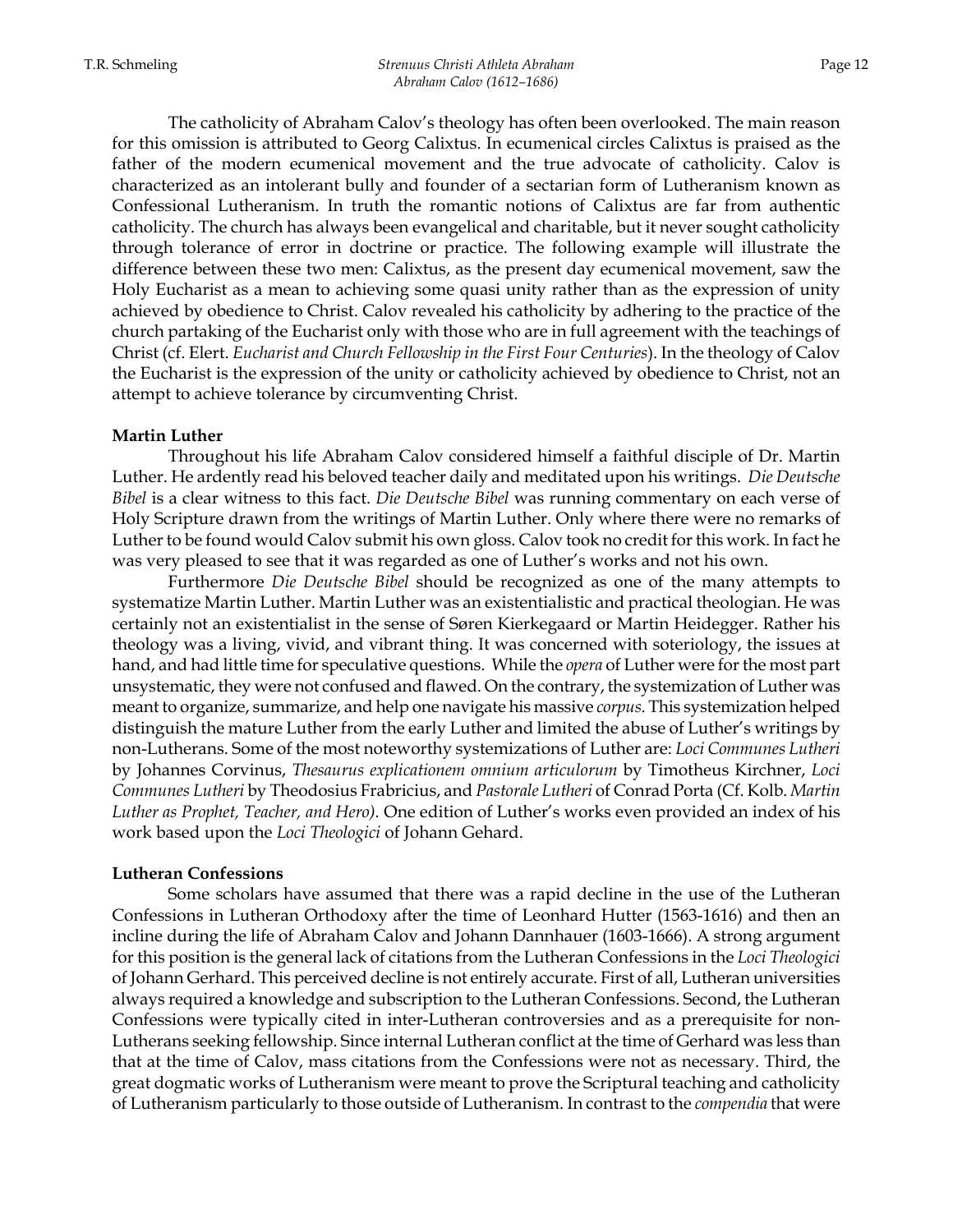printed as manuals of instruction for future pastors, the *Loci Theologici* of Johann Gerhard was generally treated as a reference work or theological encyclopedia. Finally the many works of Gerhard's period, including the *Loci Theologici,* contain citations from the confessions, albeit not as many as can be found in Calov's day. In any case Abraham Calov's use and advocacy of the confessions is clear in the Syncretistic Controversy.

# **Theology**

Abraham Calov defines theology with the following citation from the *Systema*: *Theologia est Habitus Practicus cognitionis e revelatione divina haustae, de vere Religione qua homo post lapsum per fidem ad salutem aeternam perducendus* (*Systema* 1:1) i.e. Theology is a practical habit of cognition drawn from divine revelation, concerning true religion, by which man after the fall is to be led, through faith, to eternal salvation) (Appold. *Abraham Calov's Doctrine of Vocatio in Its Systematic Context.* 46).

This citation is often abbreviated: *Theologia est habitus practicus* i.e. theology is practical aptitude. This famous axiom is the overarching theme of his theology. In contrast to certain scholastics, Calov taught theology was practical rather than theoretical and an aptitude or disposition rather than a science. It was not a science because its first principles transcend rational explanation. Practically this meant that theology is driven by soteriology. The focus of Scripture is salvation and the beatific vision.

 While he emphasized soteriology, this does not mean that he denigrated the doctrine of the Trinity or the person of Christ. In reality he spent an extensive amount of time on these subjects because they are intimately linked to our salvation. Regrettably this axiom has often been misunderstood to mean that only what one subjectively deems practical or what itching ears desire is authentic theology. It is chiefly in the *Systema locorum theologicorum* under the section titled *usus practicus* (practical use), where the *habitus practicus* principle is demonstrated. In these edifying sections similar to the ones found in the *Loci Theologici* of Johann Gerhard, Calov reveals the practical application of each and every dogma of the Christian faith. Thus doctrine, faith, and piety were inseparable.

# **Holy Scripture**

 Abraham Calov is primarily known as a dogmatician and philosopher. However, he was a far greater exegete and would be better envisioned as a biblical theologian. His entire theology was intended to be a summary of the Holy Scripture —nothing more nothing less. His devotion to the Holy Scripture was unparalleled and few could challenge him on a point of exegesis. He is often remembered in history as the greatest advocate of verbal inspiration. He attempted to reiterate, clarify, and make binding the Lutheran Confession's existing position of verbal inspiration by appending the *Consensus repetitus fidei verae Lutheranae* to them.

 In his *Systema locorum theologicorum* an entire chapter was devoted to the efficacy of Holy Scripture. This chapter was directed against Herrmann Rahtmann (1585-1628) who orchestrated the second major attack upon the Scriptures at the time of Lutheran Orthodoxy. Herrmann Rahtmann taught that Scripture was not a means of grace, but a dead letter. The Holy Spirit was not bound to the dead letter. In contradistinction Lutheranism taught that the Scriptures could not be separated from the Holy Spirit. For this reason they said that Holy Scriptures were efficacious even outside the use. Calov reiterates this point with one of his favorite expressions, namely, *verbum efficax*. This emphasis on the effect or power of the Word was belittled by Karl Heim (1874-1958) as nothing more than a "word fetish." At the same time, however, Heim's critique hints at the fact that Calov's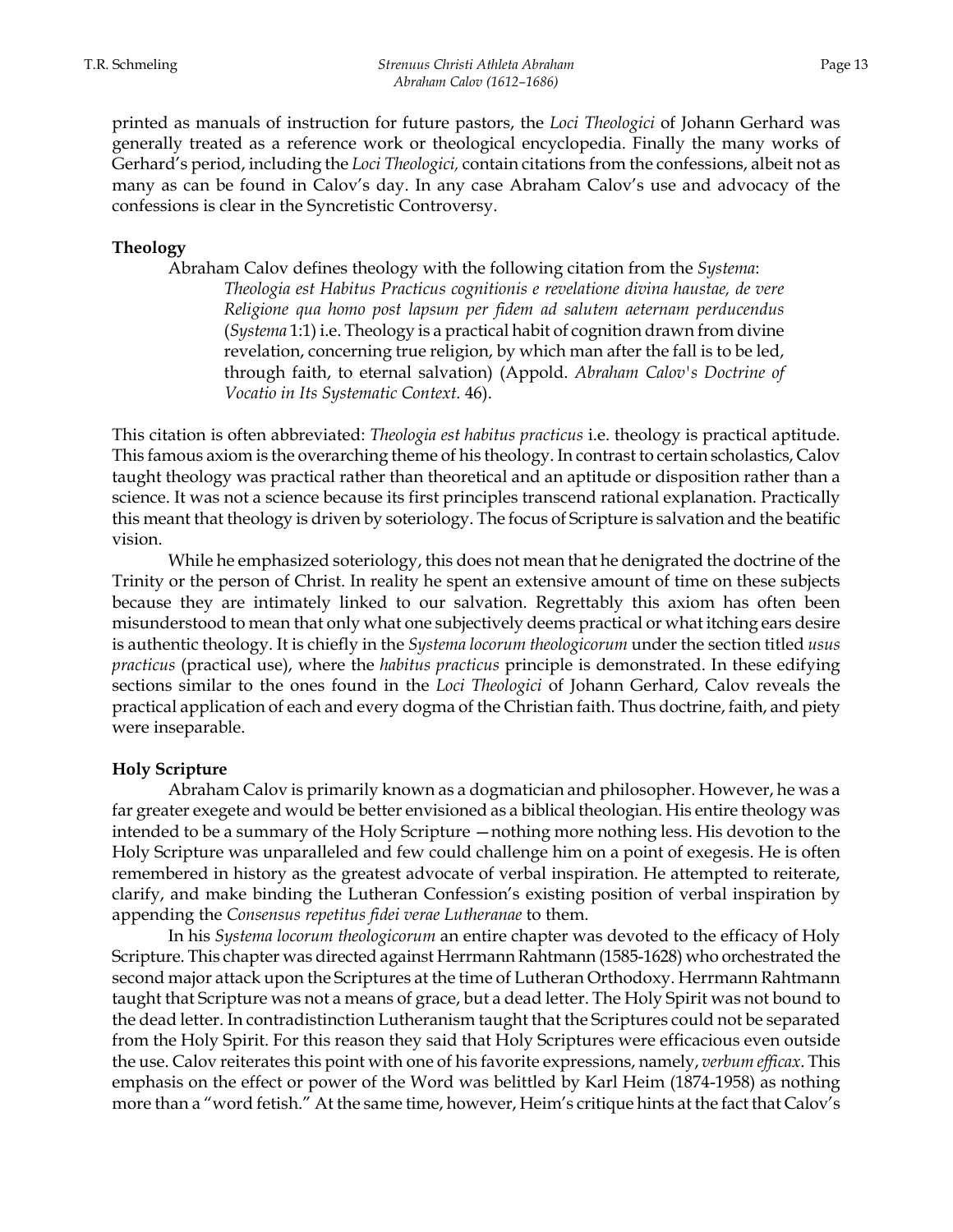concept of verbal inspiration was not some dead letter, but a living, vibrant, powerful, and active means of grace.

 An oddity of this period, at least to the modern ear, was the controversy over the Hebrew vowel marks. Essentially certain Lutherans from the time of Flacius had fought for the authenticity of the vowel marks, going as far as claiming they could be found in the *Urtext*. Already by the time of Elijah Levita (1468-1549), a famous Hebrew scholar and friend of Johann Reuchlin (1455-1522), it had been proved convincingly that the vowels were not Mosaic or even from the time of Ezra, but from the post-Talmudic period (Preus. *TPRL.* 307-8). Even Martin Luther held to this position. In spite of this fact, men like Calov insisted on this point. It has often been suggested the Calov pressed this matter to support a radical concept of verbal inspiration. The reality is far different. The first reason he held this view was the necessity of reacting to the Roman Catholics who were raising doubts about the reliability of the Masoretic text in order to exalt the Vulgate. The second reason was that the Jesuits' argument for a late introduction of vowel marks implied that Lutherans were every bit as dependent on tradition as Rome (Preus. *TPRL.* 308).

 The hermeneutics of Abraham Calov exhibits his complete loyalty to Scripture alone. He was a strong advocate of the historical-grammatical method and the study of the original languages. Contextual exegesis was of paramount importance, but when necessary he would employ the *regula fidei,* i.e., analogy of faith. Even when hermeneutics developed into a virtual science among the dogmaticians, Calov stressed Luther's spiritual aids in the interpretation of Scripture: *oratio*, *meditatio*, and *tentatio* (cf. Calov. *Paedia Theologica*. Jung, Voelker. *Das Ganze der Heiligen Schrift. Hermeneutik und Schriftauslegung bei Abraham Calov.* 12-14). Abraham Calov and the dogmaticians stressed the *sensus literalis* throughout their study of Holy Scripture. The *sensus literalis* did not necessarily mean the literal-grammatical sense of the modern day, but the original meaning intended by the Holy Spirit (Hägglund. *History of Theology.* 307).

In contrast to a radical Antiochian interpretation of Scripture, Calov acknowledged a *sensus mysticus,* i.e., mystical sense. *Sensus mystica* was seen as an application of the text that did not destroy the one spirit-intended meaning of the text. In point of fact Johann Gerhard and his handpicked successor at Jena, Solomon Glassius, would speak of the *sensus duplexus* that is a literal and mystical sense (Glassius. *Philologia Sacra.* 2.1.1.1) This was in no way a denial of the one spiritintended meaning (in contradistinction to the one literal sense), but a division of the one spiritintended meaning into its applications or accommodations (*accommodationes*) and sub-applications (Gerhard. *Disputatinum Theologicarum*. I, 68ff). For example Lutherans often divided the literal into the proper and the figurative or trope (metaphor). They divided the mystical sense into the allegorical, typological, and parabolic (Glassius. *Philologia Sacra.* 2.1.2.2; Hollaz. *Examen.* Proleg. 3:18). Conversely, Lutherans like the Pomeranian David Hollaz criticized the medieval fathers for merely dividing the mystical sense into the allegorical, the tropological, and analogical, since these were really uses of the allegorical sense according to Lutheran hermeneutics (Hollaz. *Examen*. Proleg. 3:18).

 Some have suggested that Abraham Calov and the dogmaticians were ignorant of exegesis and that they dogmatized Scripture. This unsubstantiated view has begun to decline due to modern research. It is certainly true that there have been advances in biblical archeology, biblical history, biblical anthropology, lower textual criticism, etc., since the days of the dogmaticians. This should be expected. Their high regard for the perspicuity of Scripture may help explain some exegetical omission. Still the pioneering work of Flacius, Gerhard, Calov, Glassius, Dannhauer, Schmidt, and Pfeiffer cannot be overlooked. Modern exegesis would not be where it is today without their contributions.

# **Mystical Union**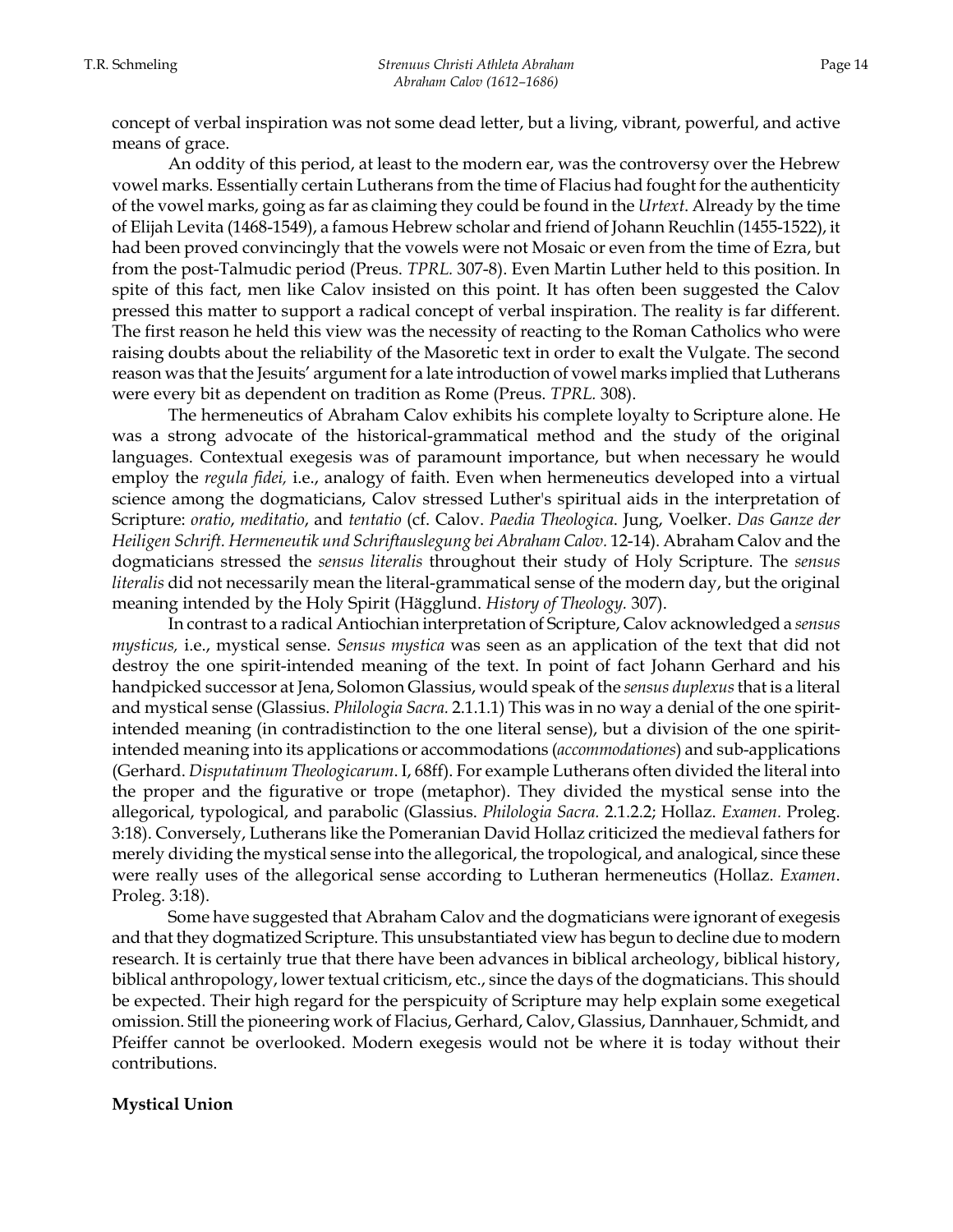The *unio mystica* or mystical union is one subject where the name Calov appears again and again. Johann Arndt (1555-1621) is accused of innovating the concept of the *unio mystica* in Lutheranism and Calov is charged with its introduction to dogmatics. In reality this biblical doctrine is found in Martin Luther, Johannes Brenz, Martin Chemnitz, Johann Gerhard, etc. Some have credited Calov, and to a certain degree Hülsemann, with being the first to assign the mystical union its own locus in dogmatics (Neve. *A History of Christian Thought*. 325). The locus *Von der Vereinigung mit Christo* is already present in *Epitome Credendorum* of Nicholaus Hunnius (1585-1643). The reason the mystical union was not given its own *locus* until this time was a shift from the synthetic to the analytical method in dogmatic methodology. Furthermore Calov has been accused of pantheism and taking the *unio mystica* to limits that Luther would not have dreamed. This is based on the use of the terms *conjunctio* and περιχωρήσις, i.e., perichorsis in his description of the union.

The form (of the mystical union) is a joining together (*conjunctio*) with God, not relatively, but truly; not purely extrinsic but intrinsic, not through a bare positioning but through an intimate emanation, not only the operation of grace but at the same time the approach of the divine substance to believers with the mystical  $\pi \epsilon \rho \chi \omega \rho \eta \sigma \epsilon$ ; nevertheless short of a commixture or transforming of the essence of man (Calov. *Theologia Positiva*. Cap. VIII. Thes. III. 503).

Calov certainly stresses the intimate nature of the mystical union with these terms. He considered the union to be an *unio substantiarum*. His rejection of  $\mu \in \mathfrak{a}$  i.e., a *transsubstantiatio*: a union of two substances which changes the one into the other or συνουσία, i.e., a *consubstantiation* a union of two substances that results in a third new substance clearly absolves him of any charge of pantheism (cf. Calov. *Biblia Illustrata.* NT 2:1536).

#### **Philosophy**

To understand Calov, the philosopher, a bit of history is required. Luther's own philosophical persuasion is a complicated question. He was not as opposed to philosophy as some think and yet he was by no means a philosopher either. He borrowed from the *via antiqua*, nominalism (esp. William Ockham and Gregory of Rimini), and the various strands of renaissance humanism. At best he is an eclectic that employed philosophy only to advance the Gospel. Philipp Melanchthon (1497-1560) was far more of a humanist and a philosopher. He too was quite eclectic, but eclectic in the sense that the Renaissance Humanism was a sampling of the classical world. In early days of the Reformation both Martin and Phillip had nearly abandoned most of the disciplines of philosophy for the study of philology. Following the peasants' revolt, Melanchthon with Luther's blessing revived a number of the philosophical disciplines in Wittenberg. Metaphysics would not be revived until the period of Lutheran Orthodoxy. Melanchthon's purpose in reintroducing philosophy and education was to curb the Anabaptist barbarism found among the laity (Kusukawa. *The Transformation of Natural Philosophy.*). Thus Melanchthonian eclecticism with notable exceptions dominated Lutheran circles until the early Golden Age of Orthodoxy. One of the significant exceptions was the University of Tübingen where Jakob Schegk (1511-1587) professed a strict form of Aristotelianism and waged war on Ramism (cf. *Philosophy in the Sixteenth and Seventeenth Centuries: Conversations with Aristotle*. 169-187).

In the middle and toward the end of the 16<sup>th</sup> century other philosophical movements arose. The most significant were Neo-Aristotelianism, Ramism, Neo-Stoicism, and Cartesianism. Lutheran Orthodoxy and Reformed Orthodoxy would generally adhere to Neo-Aristotelianism. This was not a Medieval Aristotelianism. It was a hybrid that studied Aristotle in a humanistic fashion. Some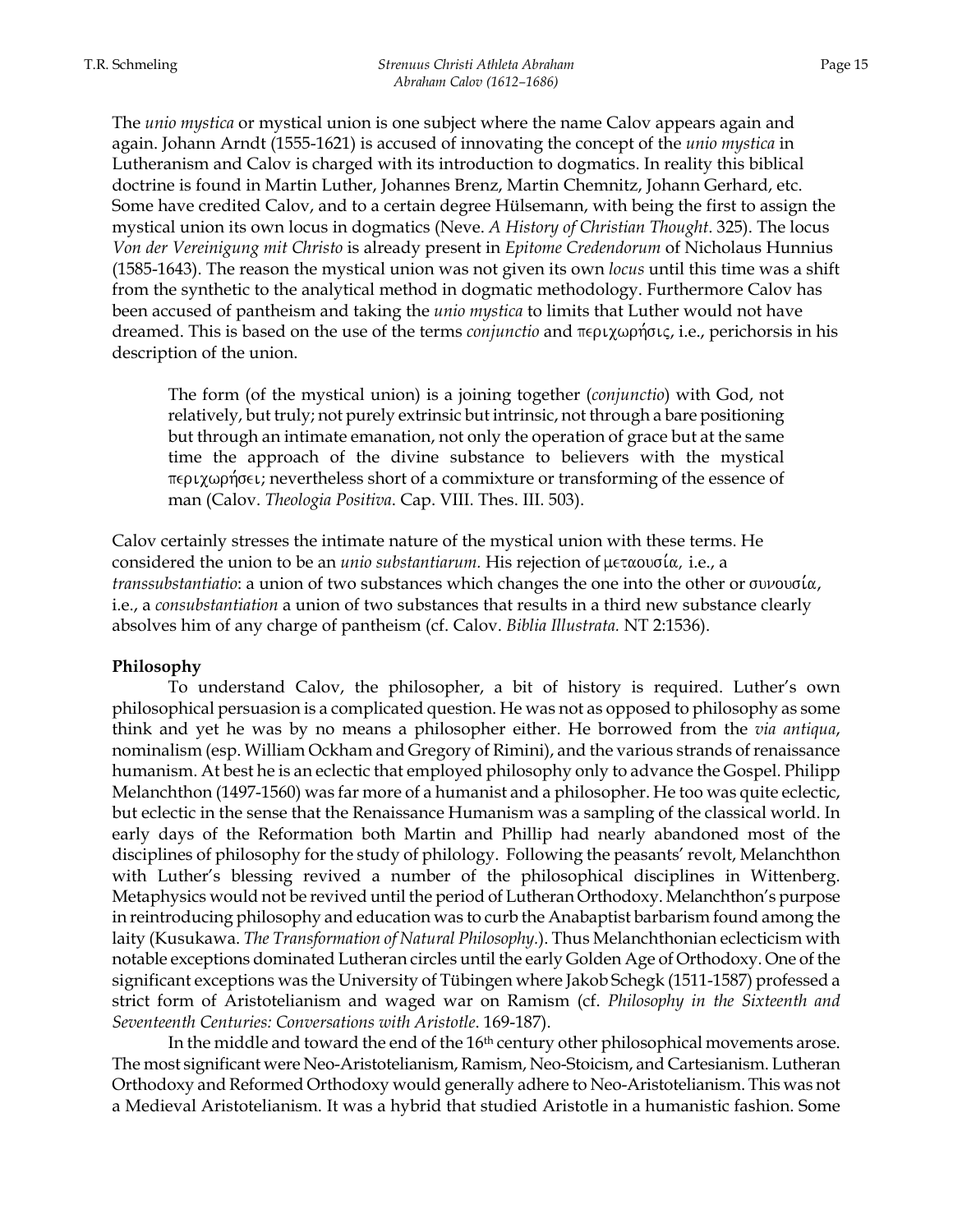Gnesio-Lutherans and the German Reformed at the University of Herborn became advocates of Ramism. Ramism was founded by Peter Ramus (1515-1572), a Calvinist, who tried to simplify and streamline Aristotle (cf. Ong. *Ramus Method and the Decay of Dialogue*). The sole Lutheran Neo-Stoic was Justus Lipsius. He was a short-time convert to Lutheranism and the pioneer of Neo-Stoicism. Cartesianism was generally embraced only by Dutch Calvinists.

 The origins of the revival of Aristotelianism particularly in Lutheran circles is a study in itself (cf. Scharlemann. *Aquinas and Gerhard.* 13-22). It seems to have a variety of origins. First of all Renaissance Humanism never really destroyed the study of Aristotle. The schools of the scholastics continued to study Aristotle with ever improving texts (esp. Thomas de Vio). In Italy, particularly Padua and Bologna (esp. Pietro Pomponazzi, Giacomo [Jacopo] Zabarella), a strict form of Aristotelianism influenced by the ancient commentators and Ibn Rushd (better known as Averroes) was thriving (cf. Iorio. *The Aristotelians of Renaissance Italy*). Dominicans and Jesuits (esp. Francisco Suaraz) joined humanism and Aristotelianism to produce their synthesis. The centers of this study were the Spanish University of Salamanca and the Portuguese University of Coimbra. The University of Tübingen, the University of Altdorf, and the University of Helmstedt also played a significant roll. Their influence requires further study. All of these traditions helped initiate the revival of Aristotelianism in Lutheranism.

As was stated earlier, the Aristotelianism of Lutheran Orthodoxy was not a lapse into the Middle Ages. Rather it was a philosophy aided by the knowledge and tools of the Renaissance. Lutheran Philosophy would not rigidly adhere to Aristotle, but taught the subject of philosophy was *ad res ipsas,* i.e., to the things themselves. Conversely, just as certain elements of Thomism have some influence on the theology of Lutheran Orthodoxy, Thomism is also evident in its philosophy. Michael Wolf (1584-1623), a colleague of Johann Gerhard, used Thomas' *De ente et essentia* in his lectures on metaphysics. The true father of Lutheran Aristotelianism was Jakob Schegk. There are some other Lutherans that deserve to be mentioned. Philipp Scherb, founder and professor of the University of Altdorf in Nürnberg, acquired his knowledge of Aristotle in Italy. The Italian Julius Pacius had some impact. Owen Günther (1532-1615) taught at the University of Jena before teaching at Helmstedt. Finally there was Cornelius Martini (1568-1621) of the University of Helmstedt who was a friend of David Chytraeus (1531-1600), (Wundt. *Schulmetaphysik.* 49-50).

Before one begins the history of the revival of metaphysics in Lutheranism, metaphysics needs to be defined. Metaphysics is the study of *ens qua ens,* i.e., being insofar as being. It was considered the queen of the sciences and is a branch of philosophy. The revival of metaphysics in Lutheranism was more independent than the revival of Aristotelianism, albeit the *Metaphysicae disputationes* of Francisco Suaraz would have some impact after the revival. The revival of metaphysics begins with Daniel Cramer (1568-1637), professor at the Gymnasium and pastor of Stettin, Pommern. His lectures titled *Isagoge in Metaphysicam Aristotelis* were published in 1594. Cramer was also known for his uncompleted *Pommersche Kirchenchronik*. Zacharias Sommer of the University of Wittenberg published his *Questiones in primam Aristotelis philosophiam* in 1594. In contrast to Cramer he saw only the theological value of metaphysics. Solomon Gesner (1559-1605), a colleague of Sommer, used metaphysics exclusively to refute the Reformed. This would essentially be the approach of Jakob Martini (1570-1649) and Balthazar Meissner (1587-1626). At the University of Altdorf, Nikolaus Taurellus (1547-1606), Ernst Soner, and Michael Piccart continued the legacy of Scherb. The very independent minded Taurellus tried to develop a Christian philosophy as Piccart published his *Isagoge in lectionem Aristotlis* in 1605. In Strasburg, Johann Ludwig Hawenreuter, philosopher and physician, published his metaphysics in 1596. The text that set the standard for Lutheranism was the *Compendium metaphysicum* of Cornelius Martini (1568- 1621) of the University of Helmstedt. After it was revised, Johann Gerhard used it in his lectures on metaphysics at the University of Jena (Wundt. *Schulmetaphysik.* 51-68).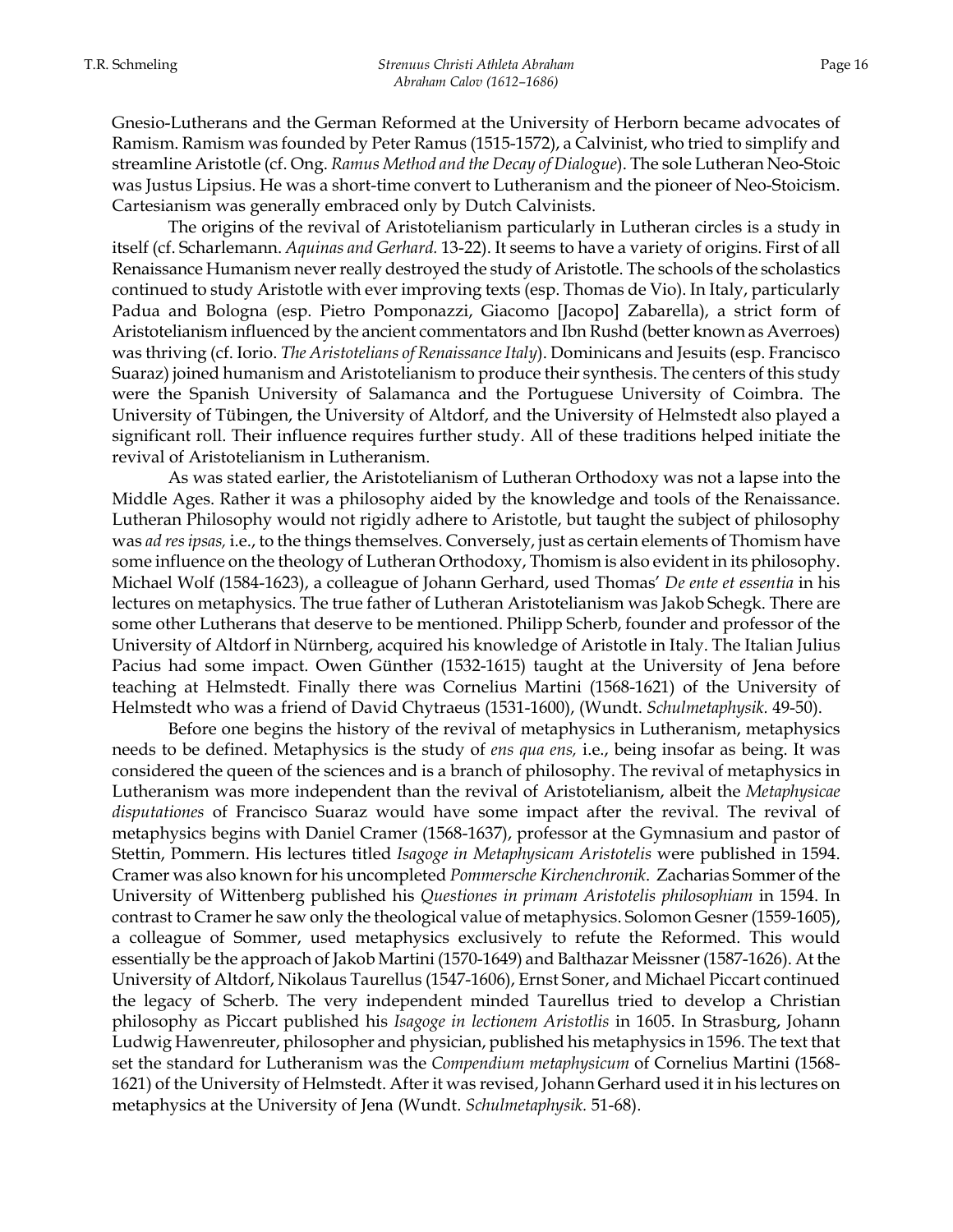The Hoffmann Controversy at the University of Helmstedt sealed the revival of metaphysics in Lutheran circles. At Helmstedt a Gnesio-Lutheran by the name of Daniel Hoffmann (1538-1611) had taught double truth, i.e., reason can contradict theology. This was the same Hoffmann that had opposed the *Formula of Concord* and attacked Martin Chemnitz. Hoffmann felt his position was that of Luther and the Scriptures. He also advocated Ramism which was now under attack. Cornelius Martini (1568-1621), who had helped revive metaphysics, opposed him (cf. Thomasius, Gottfried. *De Controversia Hofmanniana*.). Martini taught that such things as the Holy Trinity are beyond reason, but that they cannot contradict reason. The "reason" of which Martini speaks is pre-fall or regenerate reason. His argument is the following: If pure reason contradicts theology, then God would be a liar and the origin of evil. Pre-fall or regenerate reason cannot contradict theology, because its origin is from God and He is unable to do evil. Still pre-fall or regenerate reason is not able to comprehend the Holy Trinity even in the beatific vision. Since man will never be omniscient, certain things will always be beyond reason, but they will not contradict reason. This was the position that won the day.

Aristotelianism and particularly metaphysics came to play a very important roll in High Orthodoxy. For example the *Loci Theologici* of Johann Gerhard employed Aristotelian methodology, logic, and metaphysics to advance the Gospel. The *Philosophia sobria* of Balthasar Meisner (1587- 1626) made abundant use of metaphysics to demonstrate the superiority of Lutheranism to Calvinism. While there was little advancement among Lutherans in theory at this time, two different approaches to philosophy were beginning to take shape. One part of Lutheranism understood philosophy as an *ancilla,* i.e., a handmaiden to theology. The other part did philosophy for philosophy's sake. Generally speaking, those who used philosophy for philosophy's sake did not always maintain their orthodoxy.

The high point of Lutheran Aristotelianism was Abraham Calov. This is true because of his contribution to ontology, i.e., the study of being and his distinction between *gnostologia* and *noologia*. Calov produced his philosophical *corpus* in his younger years at the Universities of Königsberg and Rostock. The following are a list and description of these works. *Tractatus de methodo discendi et disputandi* (1632) was manual for disputations. *Gnostologia* (1633) was the study of *omne scibile qua tale,* i.e., all things cognizable as such. Calov further defines *cognoscibile,* i.e., cognizable with *intelligibile,* i.e., intelligible and states, "*intelligibile est omne, quod est,* i.e., intelligible is everything that exists" (Wundt. *Schulmetaphysik.* 257). *De directione… intellectus…disputatio* (1636) dealt with the intellect. *Metaphysica Divina* (1636) was a metaphysical text that presupposed both Scripture and reason as a basis for knowledge. *Noologia* (1650) dealt with intelligence or the *habitus primorum principiorum,* i.e., the habit or disposition of the first principles. Its object is the *affinitas rerum,* i.e., relationship of things compared with one another. Thus the first principles are derived from the observation of the neither the complete dissimilarities or complete similarities of these compared things. (Wundt. *Schulmetaphysik.* 259). The philosophical works of Abraham Calov were collected and published in two volumes know as the *Scripta philosophica* (1650-1). A year later his *Encyclopedia disciplinarum realium ideae* was published in 1652. These works dealt primarily with methodology, metaphysics, and epistemology. Some of these works were intended to show that even sound philosophy demonstrated the validity of Lutheranism in contrast to the errors of the Reformed and Roman Catholics. In this manner Calov followed in the footsteps of Balthazar Meissner's (1587-1626) *Philosophia sobria*.

The contributions of Calov to epistemology and ontology are his real claim to fame. Drawing from the works of Wittenberg professors Georg Gutke (1589-1634) and Valentin Fromme (1601-1675), he anticipated some of the epistemological insights of Immanuel Kant (1724-1804) in his works on *Gnostologia* and *Noologia* (Wundt. *Schulmetaphysik..* 134, 259). Nevertheless he is fundamentally Aristotelian in his epistemology and did not advocate the transcendental idealism of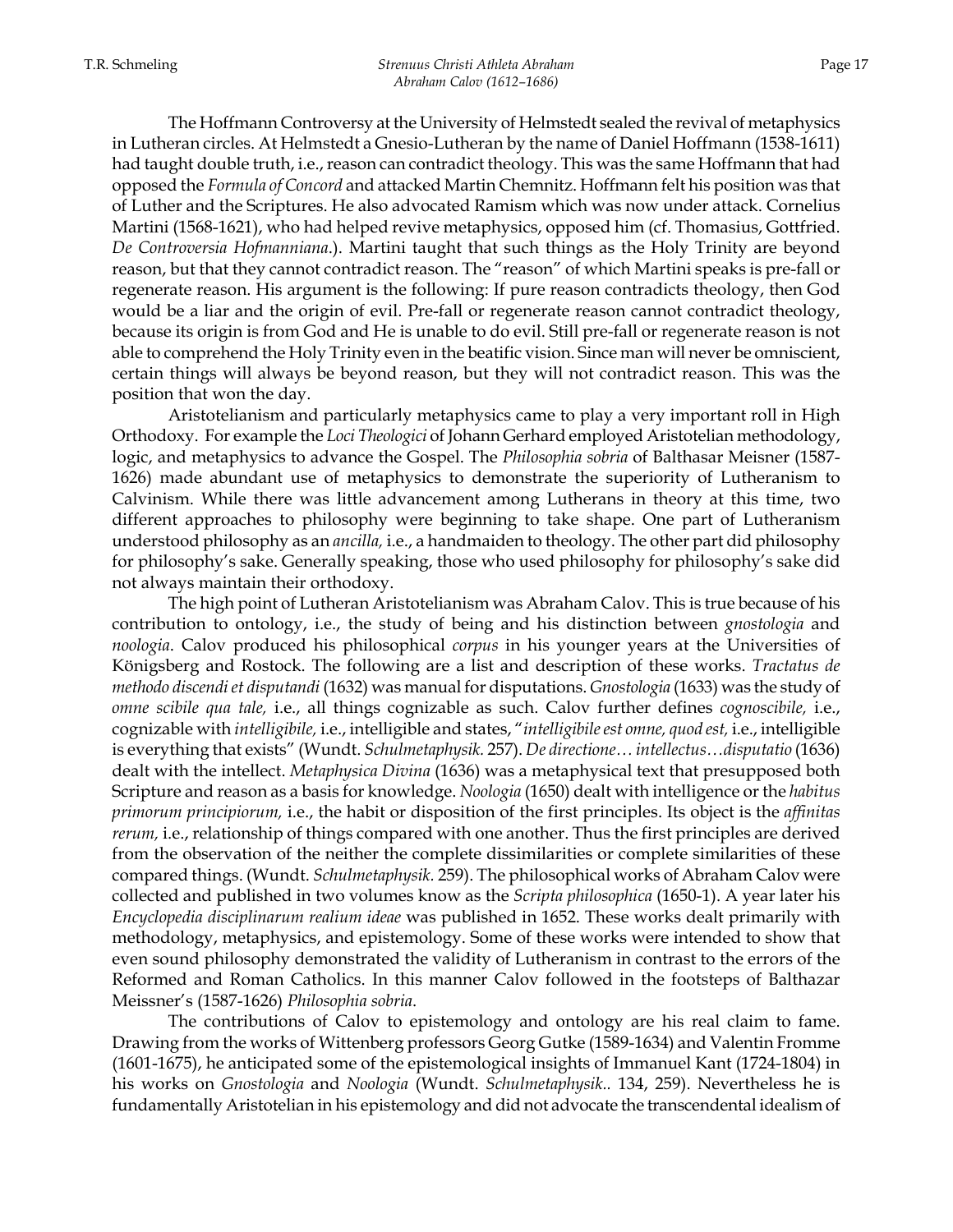Kant, i.e., the distinction between phenomena and noumena. Abraham Calov is also credited with coining the word "ontology," i.e., the study of being. This is only partially true. Rudolf Goclenius had already introduced the term in his 1613 *Lexicon philosophicum*. Still Abraham Calov was the first to use the term "ontology" in its proper sense. This he did in his *Metaphysica Divina* (1636).

So often the work of the seventeenth century Lutheran, Catholic, and Reformed philosophers has been overlooked. In fact, most histories of philosophy leap from the Middle Ages to Descartes and Kant. Had there not been a Neo-Aristotelian revival, there would never have been a Leibnitz, Wolff, or Kant. Just as St. Augustine should not be equated with Plotinus, so, too, Lutheran Neo-Aristotelianism should not be equated with the rationalism of Leibnitz, Wolff, or Kant. Lutheran Orthodoxy did not use reason magisterially as the theologians of the Enlightenment. Moreover, Lutheran Orthodoxy did not cause Rationalism. To imply this is no different than saying lower textual criticism leads to higher criticism. In any case contribution of Lutheran Orthodoxy should not be underestimated in the history of philosophy.

#### **Approach to Dogmatics**

One of the recognized characteristics of Lutheran Orthodoxy was the writing of dogmatics or systematics. Writing a systematic text was orthodoxy's claim to fame much like writing a sermon book on the historic pericopes was for the Synodical Conference theologians. In order to write a dogmatics book one had to begin with an outline or roadmap. This road map was typically determined by Aristotelian methodology. The first method for doing dogmatics was the *ordo locorum* or the *loci* method popularized by Philipp Melanchthon (1497-1560) and the humanists. This method grew out of the *Topics* of Aristotle and the works of Cicero. The *loci* method makes use of the *habitus practicus* method, but was by no means a *summa* or a *corpus* of theology. For example, the *Loci Communes* (1521) of Melanchthon grew out of his commentary on Romans and only treated certain major points of doctrine.

When the *De natura logicae* of Giacomo Zabarella (1533-1589), the celebrated logician from Padua, was studied, the *Loci* method was abandoned. This work was part of a collection of logical works known as *Opera Logica*. Out of this study grew two ways of approaching systematics. In reality this distinction in methodology did not originate in Zabarella, but was derived from the writing of Galen the Physician, a famous Aristotelian commentator (cf. Edwards. *The Logic of Iacopo Zabarella (1533-1589)*. The first approach was the *ordo compositivus,* i.e., synthetic method, which proceeds from principles to conclusions. The second was the *ordo resolutivus,* i.e., analytical method, which begins with the goal in view and then sets forth ways to reach this goal. These two approaches became necessary to systemize the massive amount of dogmatic material accumulated by Luther, Melanchthon, Chemnitz, Hunnius, and others.

 Johann Gerhard followed the *ordo locorum* or *loci* method of Melanchthon, but also made use of a loose adaptation of the *ordo compositivus*. This is exhibited by Gerhard's treatment of theology's principles, specifically the *principium cognoscendi*. In the same year Gerhard's *Loci Theologici* was printed, Balthazar Mentzer, Gerhard's teacher, adopted the second approach, the *ordo resolutivus*, in his *Synopsis theologiae analytico ordine comprehensa*. About the same time or earlier Bartholomaeus Keckermann, a Reformed theologian from Danzig implemented the analytical method. The analytical method better suited Lutheran theology than Reformed theology. Lutheranism had a soteriological emphasis, which became the *finis* or end goal of Lutheran dogmatics, as opposed to the theocentric viewpoint of the Reformed (Appold. *Abraham Calov's Doctrine of Vocatio in Its Systematic Context*. 29).

 The analytical method, particularly in the *Systema Locorum Theologicorum* of Calov, helped facilitate the *habitus practicus* principle. The purpose of this method was to systematize all theology under the single point of view: How will man reach his highest goal, eternal blessedness? It began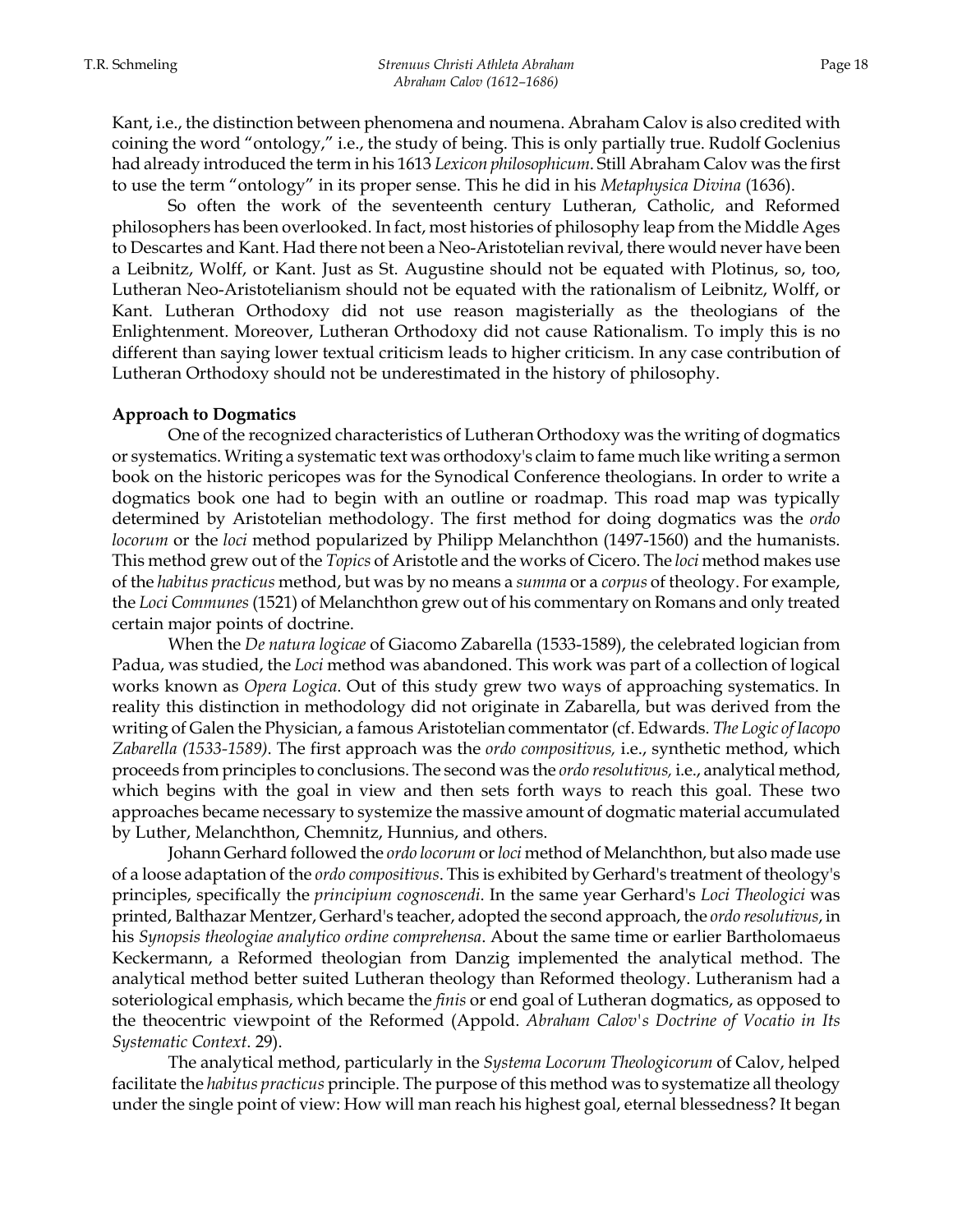with the belief that God is the eternal goal, and then proceeded to deal with the doctrine of man, the subject of theology, and finally with the means whereby man can attain eternal blessedness. Prior to Calov there was no uniformity in dogmatic method. There was also no theological purpose in choosing one methodology over another. After Calov made use of the analytical method specifically because of its soteriological aim, no noteworthy Lutheran would deviate from it. Thus the *Systema Locorum Theologicorum* set the precedence for all future Lutheran dogmatics even though it was not the first to employ the analytical method.

#### **Order of Salvation**

Early Lutheran dogmatic works did not treat the entire *ordo salutis* (order of salvation) in a systematic way. However, they did deal with most of the *ordo* under one or more *loci*. When the *ordo compositivus* (synthetic method) was popularized by Johann Gerhard, the *ordo salutis* was still in its early stages. Yet it should be noted that Johann Gerhard would later advocate the *ordo resolutivus* in his *prooemium* (par. 28) because it treated theology as a *habitus practicus* (as opposed to a theoretical science). Since he had finished his *Loci Theologici* and could no longer restructure it (Vaahtoranta, Martti. *Restauratio Imaginis Divinae.* 22). Nicolaus Hunnius was one of the earliest to develop the *ordo salutis* in his *Epitome Credendorum* along with Balthazar Mentzer (1565-1627). (A sort of *ordo salutis* can also be found in the *Wahres Christentum* of Johann Arndt). But the *ordo salutis* would not take its final shape until after Calixtus, the arch-heretic from Helmstedt. Abraham Calov is said to be the true founder of the modern Lutheran *ordo salutis* even though he was not the first to develop it. A comprehensive study of the *ordo salutis* can be a tremendous aid to maintaining a proper distinction between justification and sanctification. Many errors have arisen as a result of a misunderstanding of the *ordo salutis*.

Although there are minor differences among Lutheran theologians as to the exact structure of the *ordo salutis*, there is clearly agreement on its main components. Abraham Calov's *ordo salutis*  consists of the following: vocation, illumination, regeneration, conversion, justification, penitence, mystical union, sanctification, and glorification (Calov. *Systema.* 10). This is the most common schema for constructing the *ordo*. The purpose of the *ordo salutis* is merely to systematize what takes place in a believer in a cause and effect relationship. The *ordo* dare not be turned into a temporal relationship or into something caused by man since this would be unbiblical. Furthermore the entire *ordo salutis* occurs simultaneously. The negative of developing such an *ordo salutis* via the analytical method, as C.F.W. Walther (1811-1887) once remarked, is that one could force Scripture into an airtight system whereby doctrine is not based upon *locus classicus*, but rather logical deductions (Suelflow. *Servant of the Word.* 106). Moreover the Reformed have often attacked the Lutheran *ordo salutis* claiming it was synergistic, since regeneration and faith precede justification. Biblically speaking, faith precedes subjective justification since man is justified by faith (Galatians 3:28, Romans 8:30). Moreover faith is also caused by the Holy Spirit and therefore is not a work of man (Romans 8:30). Clearly the Reformed charge is unwarranted and clouded by their misunderstanding of election.

# **III. Abraham Calov's Influence**

Abraham Calov was a man of exceptional learning and pastoral concern. He was truly a *strenuus Christi athleta,* i.e., vigorous athlete of Christ. His supporters admired him as the Lutheran Athanasius, while his opponents abhorred him as the Lutheran Torquemada, the Hot-blooded Watchman of Zion, and the Grand Inquisitor (Tholuck. *Geist.* 202, 209, 229). His influence is evident in Hülsemann, Quenstedt, Scherzer, Kromayer, and later Lutheran Orthodoxy. At times his polemics went too far, still they were rather typical for the day. His zeal was primarily driven by a pastoral concern to protect the flock.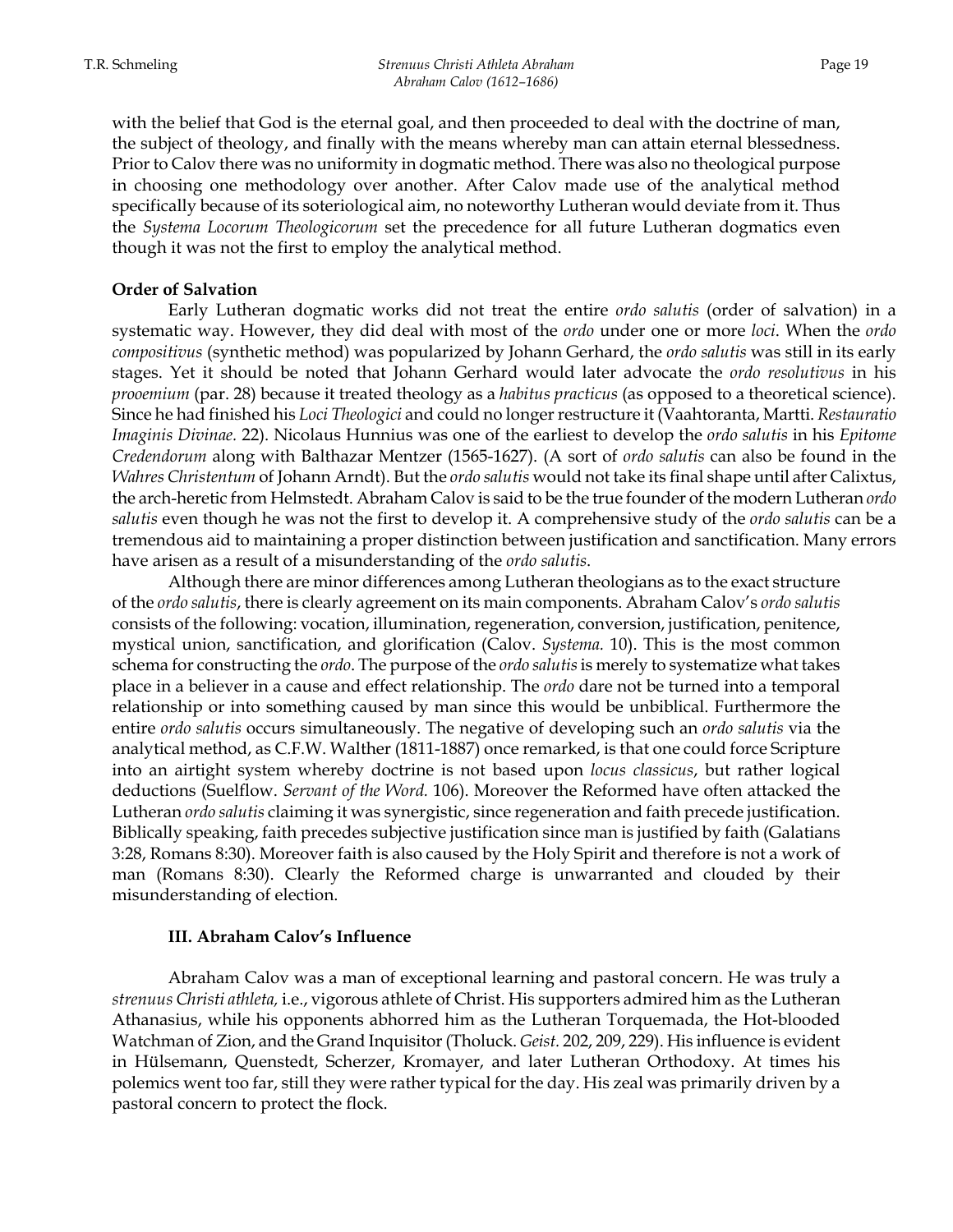Abraham Calov had a profound influence on Johann Sebastian Bach. This is largely attributed to *Die deutsche Bibel*. J.S. Bach also acquired Calov's personal copy of the Altenberg edition of Luther's works—full of his personal underlining and notes. This was the edition that Abraham Calov had used to produce *Die deutsche Bibel*. J.S. Bach obtained it via the auction of Andreas Winkler's library (Leaver. *J.S. Bach and Scripture*. 25). All of these books were treasured by him as can be seen from the following: Although Bach consulted the Calov Bible extensively, its present condition indicates that he must have taken meticulous care of it. *Die deutsche Bibel* was catalogued first among the theological books that Bach owned in a list written in 1750, indicating its importance in Bach's library. The Altenberg edition of Luther's works and the Calov Bible were set in a place of prominence in J.S. Bach's library. When Bach died all his book were distributed among his family except for *Die deutsche Bibel* and the Altenberg edition of Luther's works, which were assigned to his widow, Anna Magdelena, because she knew how much her husband regarded these books (Leaver *J.S. Bach and Scripture*. 24-25). These books took precedence over Martin Chemnitz's *Examen* and Johannes Müller's *Lutherus Defensus*.

Abraham Calov left his mark on the Synodical Conference Lutheranism as well. C.F.W. Walther frequently quotes Calov in his writings and appears to have had a high regard for him. Adolph Hönecke (1835-1908) had a profound respect for Calov and probably used him more than any other American Lutheran (Preus. *TPRL.* 61). Robert Preus adds that Franz Pieper (1852-1931) more often cites Quenstedt while Hönecke uses Calov (Preus. *TPRL.* 22). What is far more intriguing is that Calov's greatest Synodical Conference disciple, Adolph Hönecke, was converted by August Tholuck, the contentious Prussian union biographer of Calov. Even celebrated exegetes like Georg Stöckhardt (1842-1913) and Heinrich Meyer (1800-1873) frequently cite the *Biblia Illustrata* in their commentaries.

 In conclusion, Abraham Calov was indeed one of the greatest theologians in Lutheranism and all of Christendom. Thus it is the hope of this author that he not be forgotten, but diligently read and studied. His theology is just as vital to the present as it was to his own time. May the advice of C.F.W. Walther be heeded!

> Do not despise the writings of the old faithful church fathers, the writings of a Luther, Chemnitz, Quenstedt, Gerhard, H. Müller, etc. Otherwise you disobey the Holy Spirit, who commanded you: " Do not despise prophecy" [that is, exposition of Scripture; I Thess. 5:20]. C.F.W. Walther

1884 Synodical Conference convention essay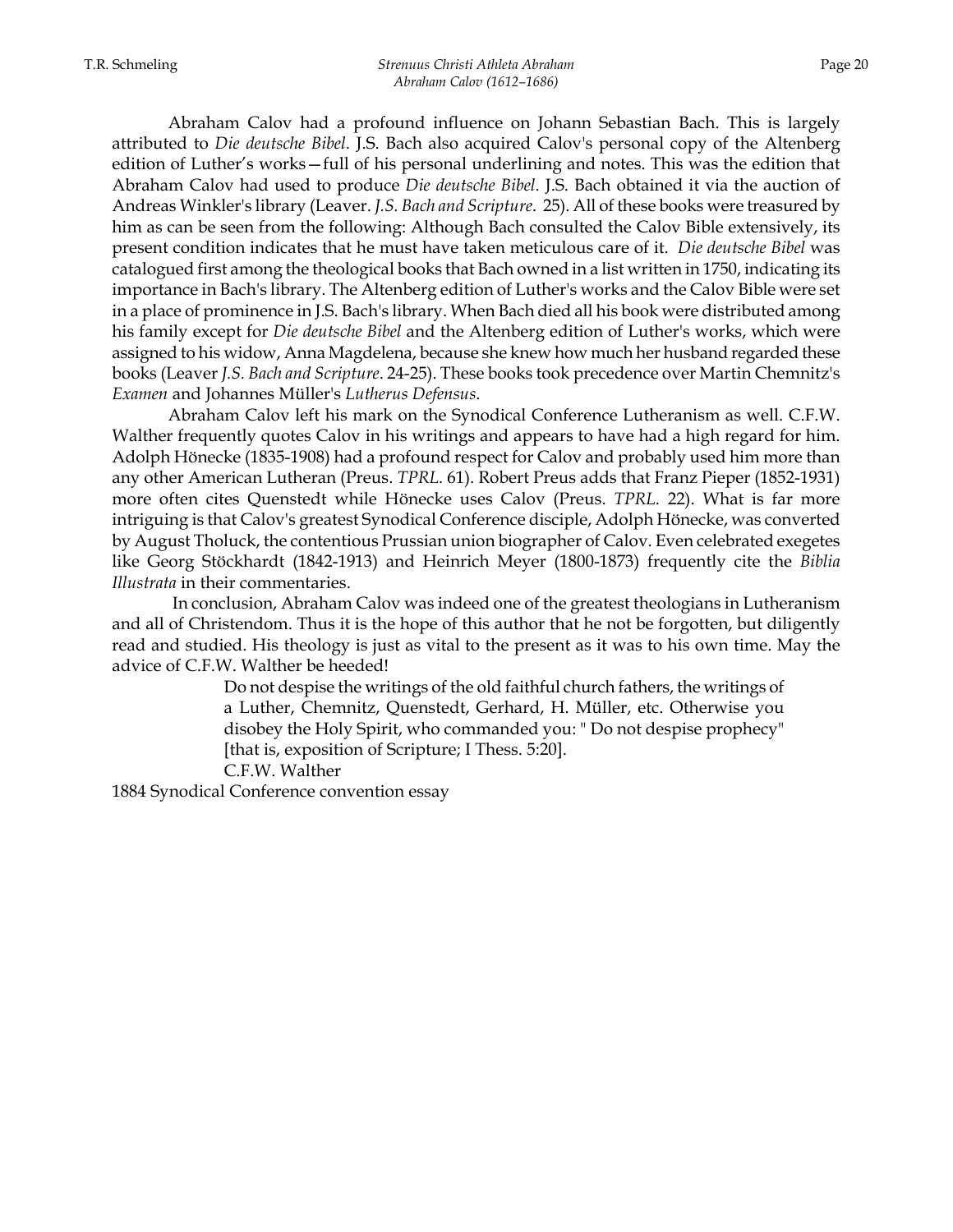# **Bibliography**

- Appold, Kenneth G. *Abraham Calov's Doctrine of Vocatio in Its Systematic Context*. Tübingen: J.C.B. Mohr, 1998.
- Baur, Jörg. "Die Pflicht geschichtlichen Gedenkens. Anläßlich Geburtstages von Abraham Calov." *LM.* (1962):230-232.
- Baur, Jörg. *Die Vernunft zwischen Ontologie und Evangelium Eine Untersuchung zur Theologie Johann Andreas Quenstedt.* Guetersloh: Gueterslohe Verlagshaus Gerd Mohn, 1962.
- *Die Bekenntnisschriften der evangelisch-lutherischen Kirche*. Göttingen, Vandenhoeck und Ruprecht, 1992.
- Bodensieck, J. *The Encyclopedia of the Lutheran Church*. Vol. I-III. Minneapolis: Augsburg Publishing House, 1965.
- Calov, Abraham. *Systema Locorum Theologicorum*. Wittenberg, 1655/77.

Chemnitz, Martin. *Examination of the Council of Trent*. I-IV St. Louis: CPH. 1971.

- Edwards. William F. *The Logic of Iacopo Zabarella (1533-1589).* Columbia University, Ph.D., 1960.
- Elert, Werner. *Eucharist and Church Fellowship in the First Four Centuries*. St. Louis. CPH, 1966.

Elert, Werner. *The Structure of Lutheranism*. St. Louis: CPH, 1962.

- Fischer, Erdmann Rudolph. *The Life of John Gerhard.* Malone: Repristination Press, 2000.
- Friedensburg, Walter. *Geschichte der Universität Wittenberg.* Halle, 1917.
- Friedensburg, Walter. "Kurfürst Fredrich Wilhelm von Brandenburg und die Wittenberger Theologen." Found in *Festschrift Karl Müller.* Tübingen 1922: 228-253.
- Gensichen, Hans-Werner. *Die Wittenberger antisozinianische Polemik.* Diss. theol. Göttingen, 1942.
- Glassius, Salmon. *Philologia Sacra*. Lipsiae: Apud Jo. Frider. Gleditschium, 1785.
- Gritsch, Eric. *A History of Lutheranism.* Minneapolis: Fortress Press, 2002.
- Hägglund, Brengt. *History of Theology*. St. Louis: CPH, 1968.
- Henke, Ernst. Ludwig Theodor. *Georg Calixt und seine Zeit.* Vol. I-II. Halle, 1853-1860.
- Henke, Ernst. *Inest theologorum Saxonicorum consensus repetitus fidei vere lutheranae.* Marburgi: Typis Elwerti Academicus, 1846.

Heussi, Karl. *Geschichte der theologischen Fakultät zu Jena.* Weimar, 1954.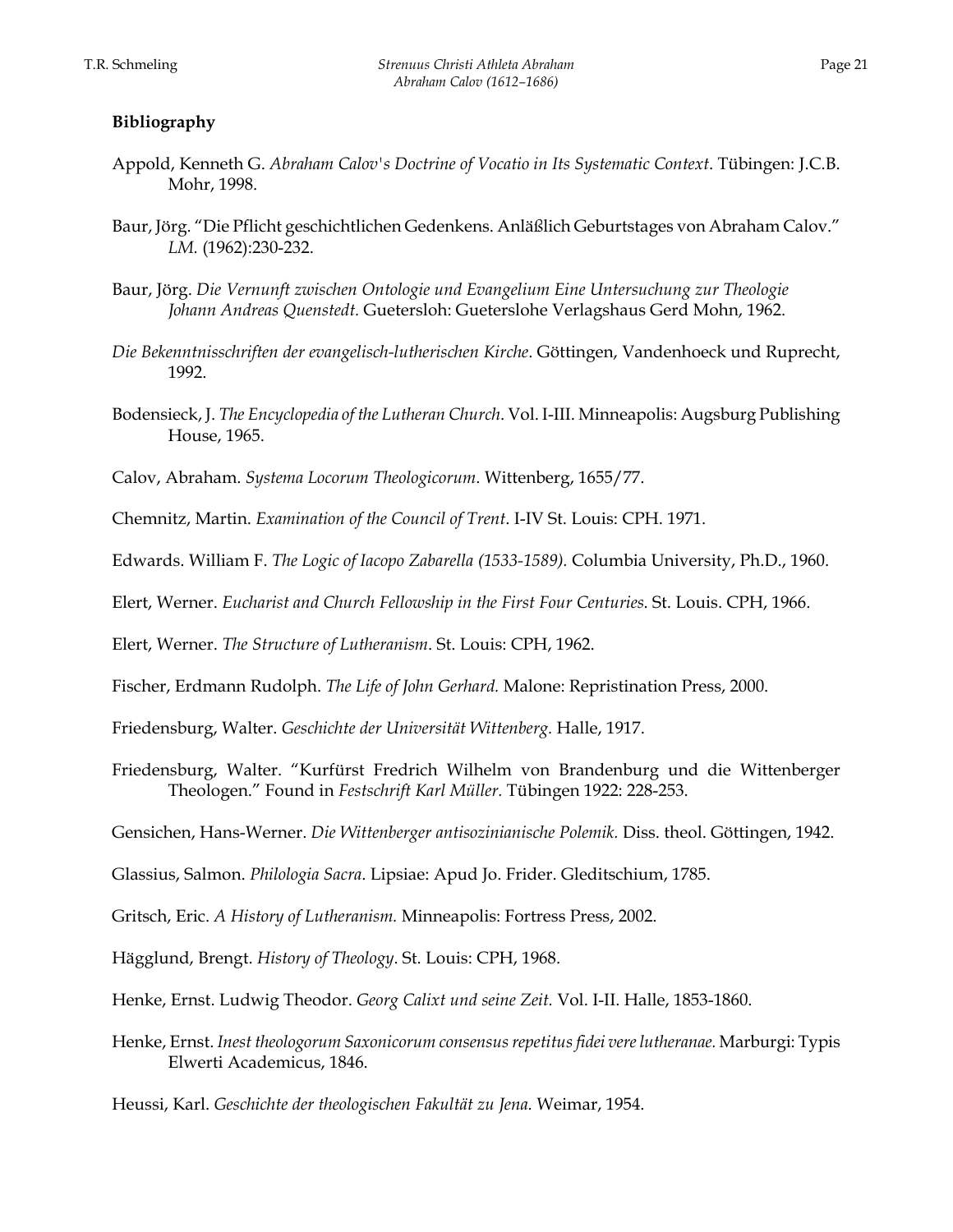Hermelink, Heinrich. *Die Universität Marburg von 1527-1645.* Marburg, 1927.

- Hoffmann, Georg. "Lutherische Schriftauslegung im 17. Jahrhunderts, dargestellt am Beispiel Abraham Calovs." Found in Balz, Horst. *Das Wort und die Wörte. Festschriften Gerhard Friedrich.* Stuttgart, 1973: 127-142.
- Holzhey, Helmut and Schmidt-Biggermann. *Die Philosophie des 17. Jahrhunderts. Das Heilige Römische Reich Deutscher Nation. Nord- und Ostmittel Europa.* Vol. 4. Basel: Schwabe & Co., 2001.
- Iorio, Dominick. *The Aristotelians of Renaissance Italy.* Lewiston: The Edwin Mellon Press, 1991.
- Jung, Voelker. *Das Ganze der Heiligen Schrift. Hermeneutik und Schriftauslegung bei Abraham Calov.*  Stuttgart: Calwer Verlag, 1999.
- Kusukawa, Sachiko. *The Transformation of Natural Philosophy: The Case of Philipp Melanchthon.* Cambridge: Cambridge University Press, 1995
- Kaufmann, Thomas. "Königsberger Theologieprofessoren im 17. Jahrhunderts." Found in Rauschning, Dietrich. *Die Albertus-Universität zu Königsberg und ihre Professoren. Aus Anlaß der Gründung der Die Albertus-Universität vor 450 Jahren.* Jahrbuch der *Albertus-Universität.* 29. Berlin, 1995: 45-86.
- Koch, Ernst and Wallmann, Johannes. *Ernst Salomon Cyprian. (1673-1745) zwischen Orthodoxie, Pietismus und Frühaufklärung.* Veröffentlichungen der Forschungs-und Landsbibliothek Gotha 34. Gotha, 1996.
- Koelpin, Arnold. *No Other Gospel.* Milwaukee: Northwestern Publishing House, 1980.
- Kolb, Robert. *Martin Luther as Prophet, Teacher, and Hero.* Grand Rapids: Paternoster/Baker Books, 1999.
- Krauß, E.A. Wilh. *Lebensbilder aus der Geschichte der christlichen Kirche*. St. Louis: CPH 1911.
- Kurtz. *Kurtz's Church History*. Vol. III. New York: Funk and Wagnalls Company.
- Leaver, Robin. *J.S. Bach and Scripture*. St. Louis: CPH, 1973.
- Lessing, Gotthold. *Gesammelte Werke.* Berlin: Verlag v. Paul Rilla, 1956.
- Mager, Inge. "Brüderlichkeit und Einheit: Georg Calixt und das Thorner Religionsgespräch 1645. found in Jähnig, Bernhart and Letkemann, Peter. *Beiträge zur Geschichte Westpreussens.* 7 Göttingen, 1981:197-208.
- Maloney, George A. *A History of Orthodox Theology Since 1453*. Boston: Nordland Publishing Company, 1976.
- Mayer, Johann Fredrich. *Der biß in seinen Todt Gott fürchtende Abraham/ Unserer Zeit/ Der Magnificus.*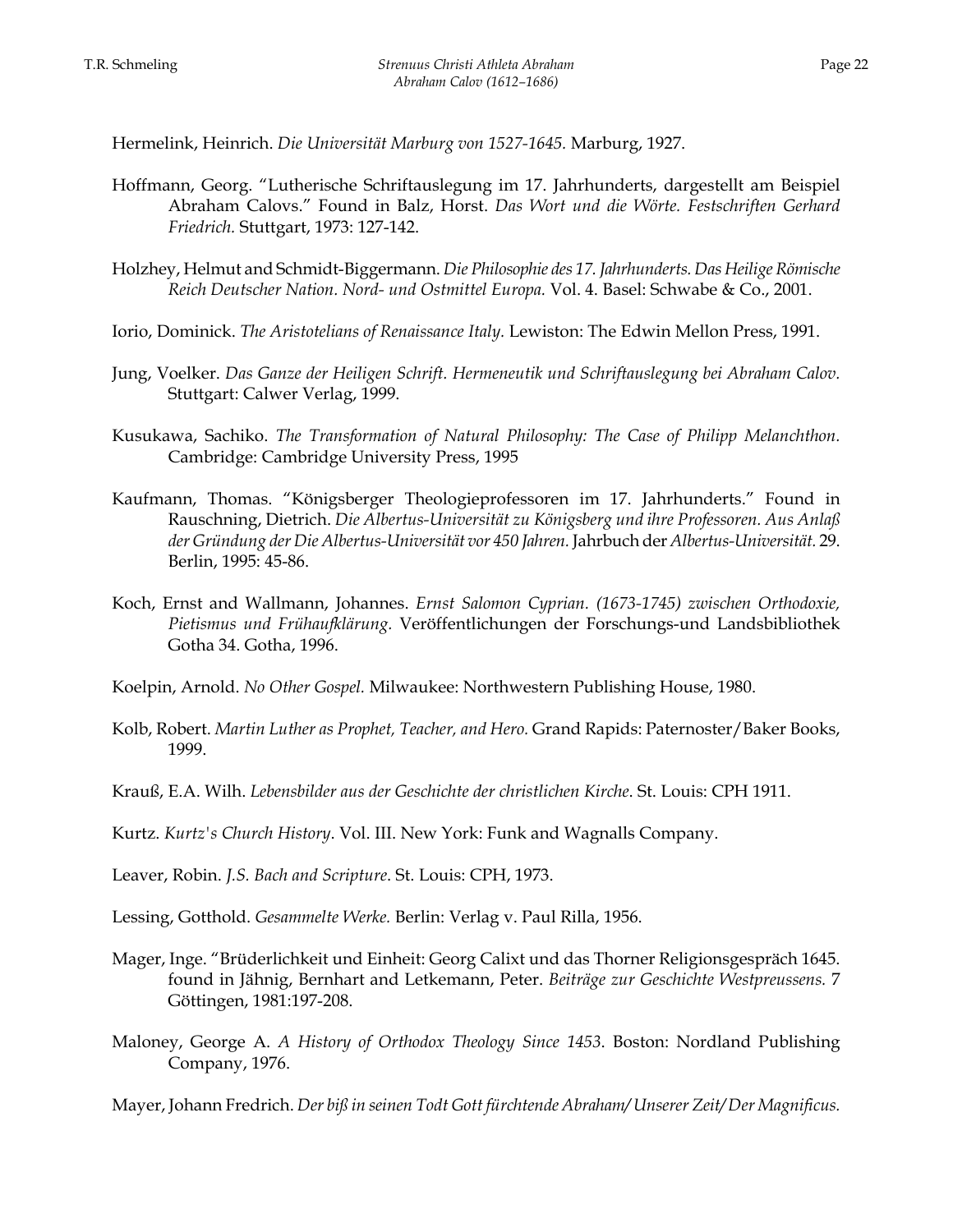Meusel, Carl. *Kirchliches Handlexicon*. Leipzig: Verlag von Justus Naumann, 1887.

- Nagel. William. "D. Johann Friedrich Mayer. Prof. Prim. Der Theologie, Prokanzler der Universität Greifswald etc. (1701-1712)." Found in *Festschrift de 500-Jahrfeier der Universität Greifswald 17.10.1956.* Vol. 2. Greifswald, 1956: 34-47.
- Neve, J.L. *A History of Christian Thought*. Philadelphia: The Muhlenberg Press, 1946.
- Ong, Walter. *Ramus Method and the Decay of Dialogue.* Cambridge: Harvard University Press, 1983.
- Pelikan, Jarolav. *The Christian Tradition: Reformation of the Church and Dogma (1300-1700)*. Vol. IV. Chicago: University of Chicago, 1984.
- *Philosophy in the Sixteenth and Seventeenth Centuries: Conversations with Aristotle*. Edited by Constance Blackwell and Sachiko Kusukawa. Aldershot: Ashgate, 1999.
- Preus, Robert. *The Theology of Post-Reformation Lutheranism*. Vol. I St. Louis: CPH, 1970.
- Ritschl, Otto. *Dogmensgeschichte des Protestantismus*. Vol. I-IV. Göttingen, 1927.

Sasse, Hermann. *Here We Stand*. Minneapolis: Augsburg Publishing House, 1938.

Schaff, Philip. *The Creeds of Christendom*. Vol. I. New York: Harper and Brother, 1919.

- Scharlemann, Robert. *Thomas Aquinas and John Gerhard.* New Haven: Yale University Press, 1964.
- Schlee, Ernst. *Der Streit des Daniel Hoffmann über das Verhältnis der Philosophie zur Theologie.* Marburg, 1862.
- Schmeling, Gaylin. "The Theology of Church Fellowship". *Lutheran Synod Quarterly,* Vol. XXXIII, No. 2, June 1993.
- Sparn, Walter. *Wiederkehr der Metaphysik. Die ontologische Frage in der lutherischen Theologie des frühen 17. Jahrhunderts.* Stuttgart: Calwer theologische Monografien, 1976.
- Spener, Philip Jacob. *Pia Desideria*. Philadelphia: Fortress Press, 1964.
- *Symposium on Seventeenth Century Lutheranism*. St. Louis: Symposium on Seventeenth Century Lutheranism, 1962.
- Tholuck, A. *Der Geist der lutherischen Theologen Wittenbergs im Verlaufe des 17*. *Jahrhunderts.* Hamburg und Gotha: Friedrich und Andreas Perthes, 1852.

Thomasius, Gottfried. *De Controversia Hofmanniana.* Erlangen 1844;